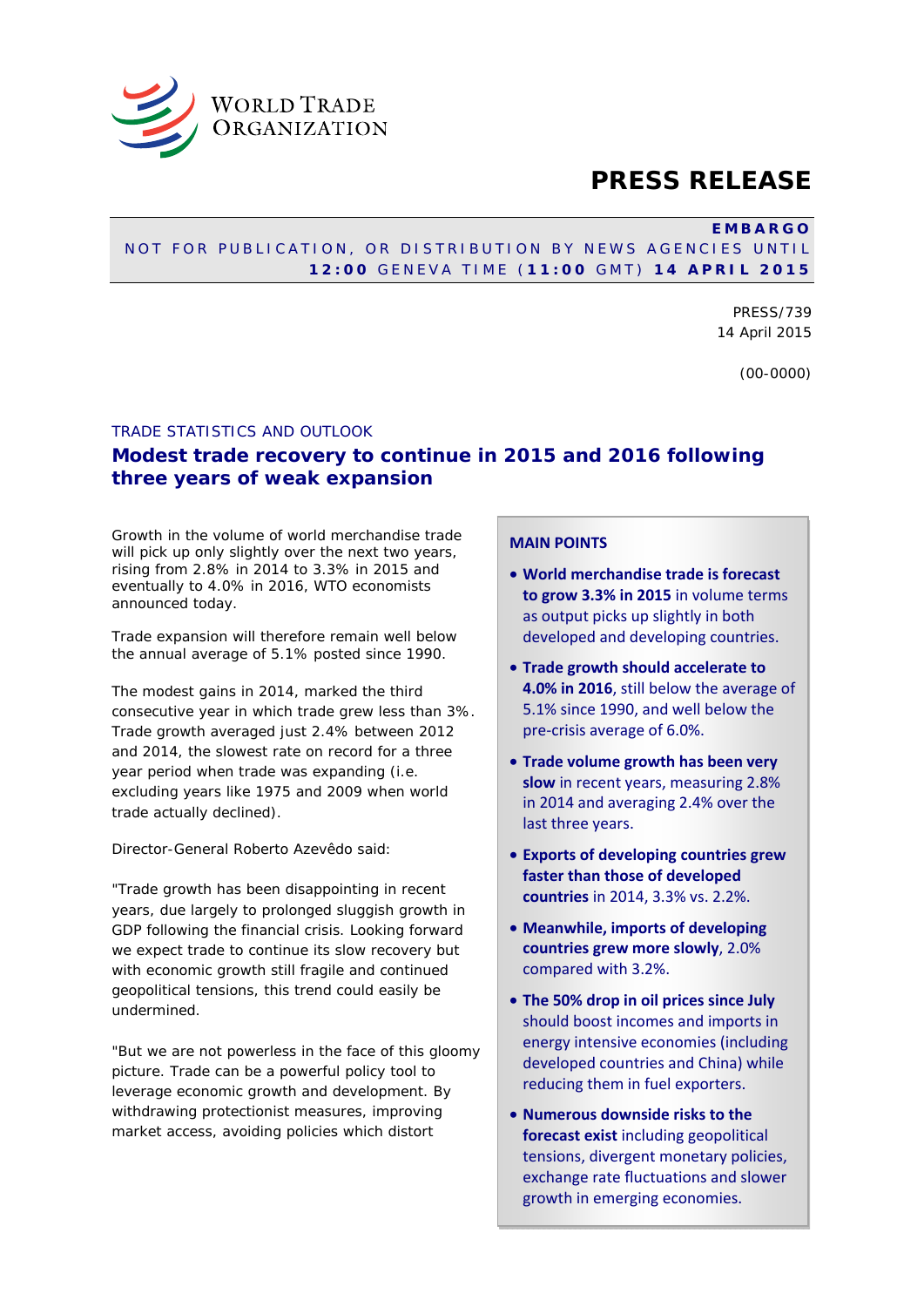PRESS/739 Page **2** of 18

competition and striving to agree reforms to global trade rules, governments can boost trade and seize the opportunities that it offers for everyone."

In the short-term at least, trade expansion will no longer far outstrip overall economic growth as had been the general pattern for decades. The 2.8% rise in world trade in 2014 barely exceeded the increase in world GDP for the year, and forecasts for trade growth in 2015 and 2016 only surpass expected output growth by a small margin (Chart 1).





a Figures for 2015 and 2016 are projections. Trade refers to the average of exports and imports . Source: WTO Secretariat for trade and consensus estimates for real GDP at market exchange rates .

Several factors contributed to the sluggishness of trade and output in 2014 and at the start of 2015, including slowing GDP growth in emerging economies, an uneven recovery in developed countries, and rising geopolitical tensions, among others. Strong exchange rate fluctuations, including a 14% appreciation of the US dollar against other currencies between July and March, have further complicated the trade situation and outlook.

Collapsing world oil prices in 2014 (down 47% between 15 July and 31 December) and weakness in other commodity classes hit export receipts and reduced import demand in exporting countries, but also boosted real incomes and imports in importing countries. Prices have continued to fall since then, suggesting excess supply, insufficient demand, or both. Whether this turns out to be a positive or a negative development on balance for world trade in 2015 remains to be seen.

The preliminary estimate of 2.8% for world trade growth in 2014 refers to the average of merchandise exports and imports in volume terms, i.e. adjusted to account for differences in inflation and exchange rates across countries. This figure is close to our most recent forecast of 3.1% from last September but below the 4.7% rise predicted at this time last year. A number of factors contributed to our initial overestimate, most of which could not have been anticipated.

The sharp declines in commodity prices since last July were not foreseen and did not figure in last year's estimates. The oil price drop was driven by surging production in North America, but falling demand in emerging markets also played a part, as it did with other commodities.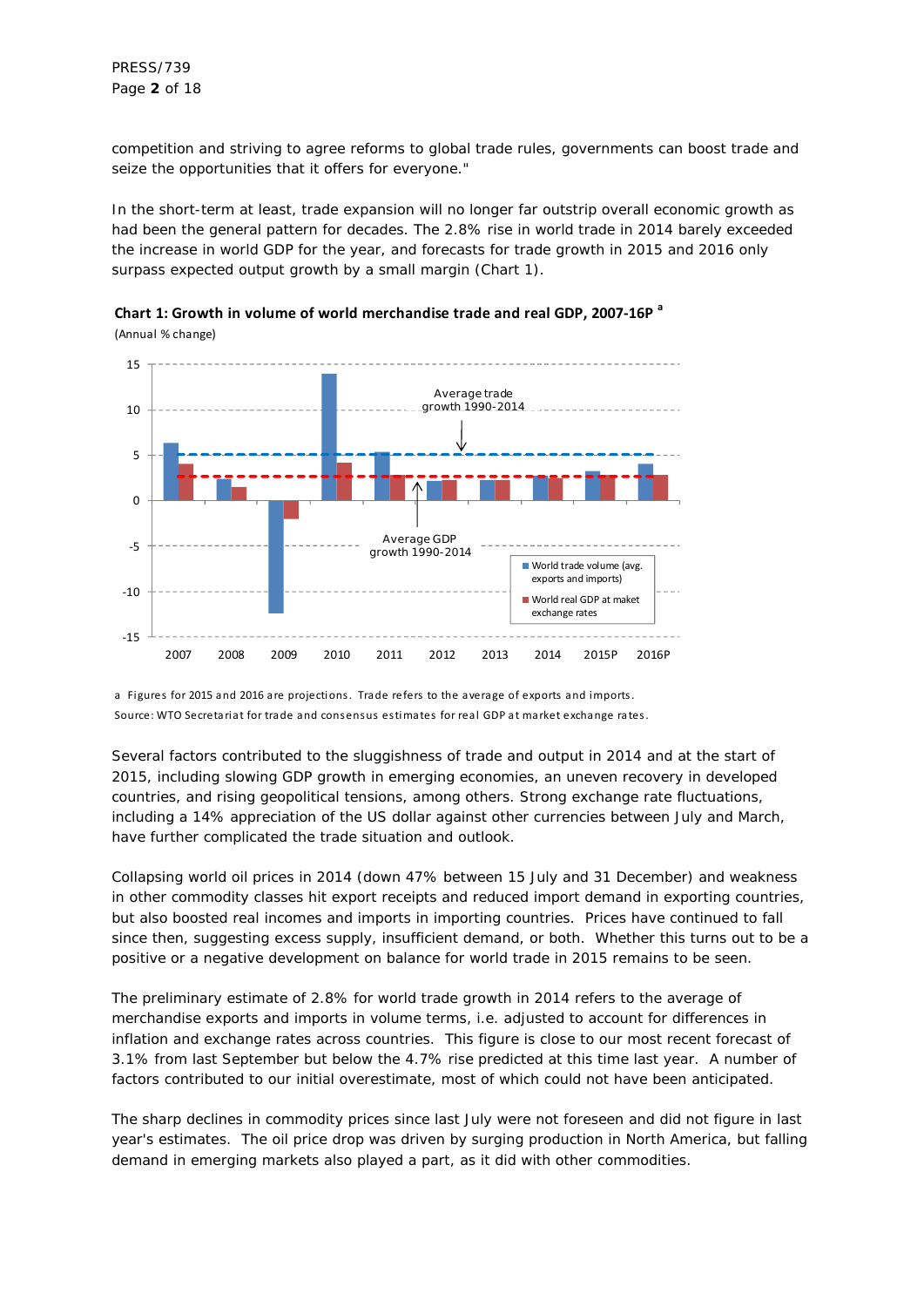One year ago, economic forecasters were predicting above trend GDP growth in the United States and near trend growth in the euro area in 2014. Both predictions promised to support stronger trade growth but neither materialized, as a mix of strong and weak quarterly results in the United States only produced average growth for the year, while activity in the euro area was consistently mediocre.

Geopolitical tensions and natural phenomena also weighed on trade growth last year. The crisis in the Ukraine persisted throughout the year, straining trade relations between Russia on the one hand and the United States and European Union on the other. Conflict in the Middle East also stoked regional instability, as did an outbreak of Ebola haemorrhagic fever in West Africa. Finally, declines in first quarter trade and output in the United States were attributed to unusually harsh winter weather.

The WTO's trade forecasts depend on GDP projections from other organizations, but these have been consistently overstated since the financial crisis of 2008-09, biasing our trade forecasts upward.

Recent surveys of business sentiment and activity point to a firming of the economic recovery in the European Union, moderating growth in the United States, and subdued activity in some emerging economies, particularly Brazil and Russia. These indicators are consistent with the current trade forecast, but WTO economists cautioned that the presence of several risk factors added to the uncertainty of their estimates.

The most prominent risk is the divergence of monetary policies in the United States and the euro zone, as the Federal Reserve contemplates raising interest rates later this year while the European Central Bank has just started its own programme of quantitative easing. Others include a reflaring of the debt crisis in the euro area, and a stronger-than-expected slowdown in emerging markets (particularly in resource exporting regions such as Africa, the Middle East, the Commonwealth of Independent States (CIS) and South America).

Finally, the rough two-to-one relationship that prevailed for many years between world trade growth and world GDP growth appears to have broken down, as illustrated by the fact that trade and output have grown at around the same rate for the last three years. This changing relationship has made trade forecasting particularly difficult in recent years and will continue to cloud the outlook for 2015 and 2016.

#### **TRADE DEVELOPMENTS IN 2014**

Annual data on merchandise and commercial services trade in current US dollar terms are presented in Appendix Tables 1 to 6. The dollar value of world merchandise trade stagnated in 2014, as exports rose just 0.7% to \$18.95 trillion. This growth rate is lower than the one for merchandise trade in volume terms mentioned above (2.8% for the average of exports and imports), reflecting falling export and import prices from one year to the next, particularly for primary commodities.

By comparison, growth in the dollar value of world commercial services exports was stronger, increasing by 4% in 2014 to \$4.85 trillion. It should be noted that the commercial services values are compiled using a new services classification in the balance of payments. Thus, figures are not directly comparable to those from earlier years. Comprehensive annual, quarterly and monthly data on merchandise and commercial services trade can be downloaded from the WTO's website at http://www.wto.org/statistics.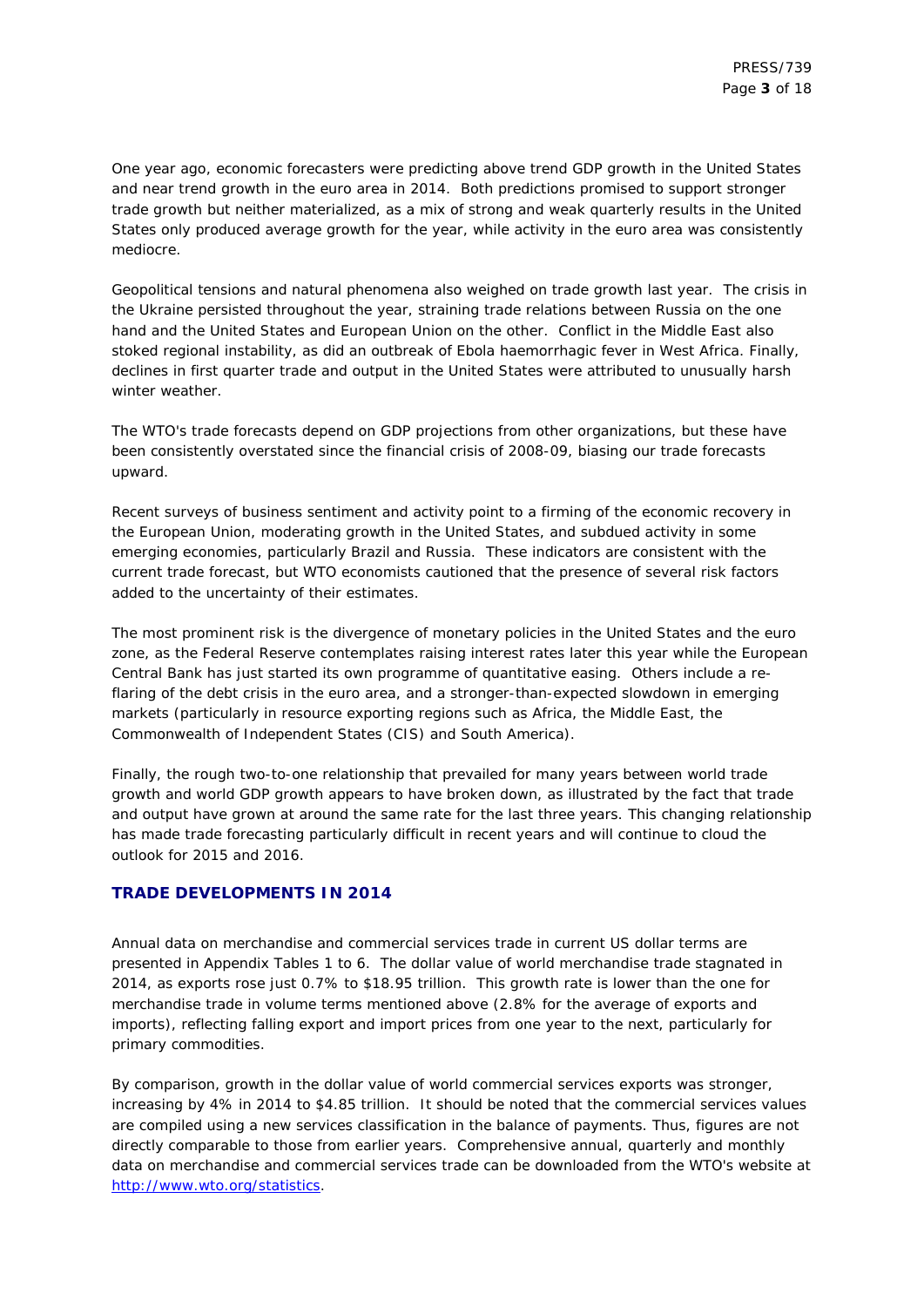One striking feature of the merchandise trade values in 2014 is the weakness of trade flows in natural resource exporting regions. The dollar value of exports from South America, the CIS, Africa and the Middle East fell 6%, 5.9%, 7.6% and 3.9%, respectively, as lower commodity prices cut in to export revenues. A sharp drop in imports of South America (-4.2%) reflected recessionary conditions in leading regional economies, while an even steeper decline in CIS imports (-11.2%) stemmed from a combination of factors, including falling oil prices and regional conflict.

For broad country aggregates and regions that do not export natural resources predominantly, trade statistics in volume terms may provide a clearer picture of trade developments. The WTO and UNCTAD jointly produce a variety of short-term trade statistics, including seasonally-adjusted quarterly merchandise trade volume indices. These are shown in Chart 2 by level of development.



**Chart 2: Volume of merchandise exports and imports by level of development, 2010Q1-2014Q4** (Seasonally adjusted volume indices, 2010Q1=100)

Source: WTO and UNCTAD Secretariats.

World exports in volume terms only increased by 1.9% in the first half of 2014 compared to the same period in 2013, but year-on-year growth in the second half rose to 3.7%. Exports of developed and developing/emerging economies were both slow in the first half (1.8% and 2.1%, respectively) but shipments from developing/emerging countries grew faster in the second half (2.5% for developed, 5.1% for developing).

Weak import demand in the European Union has weighed heavily on world trade in recent years due to the large share of the EU in world imports (32% in 2014 including trade between EU member countries, 15% excluding it). Quarterly EU trade volume developments are shown in Chart 3.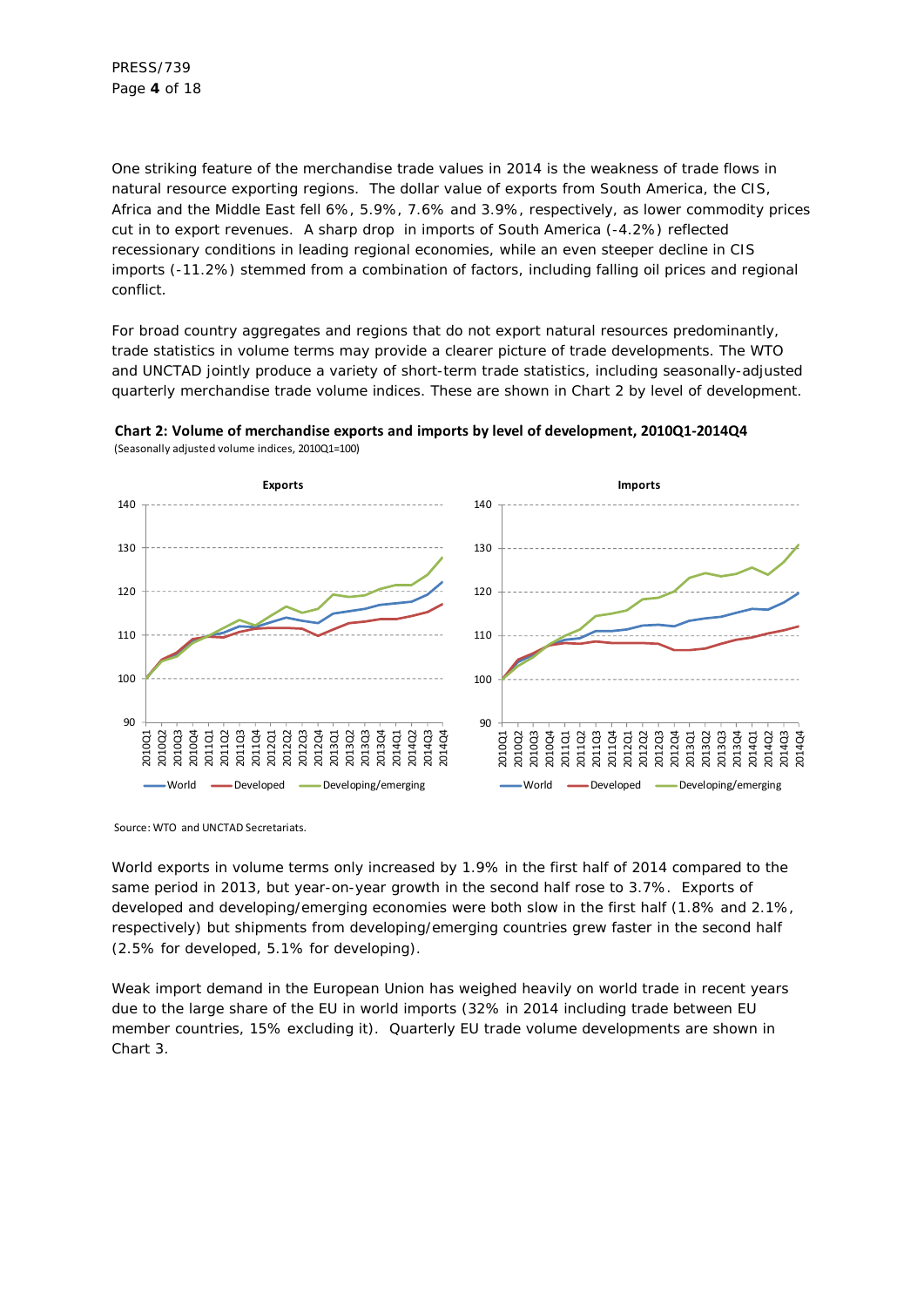Extra-EU exports in volume terms were flat for most of 2014 as demand in trading partners faltered. Meanwhile, EU imports staged a partial recovery as total imports (i.e. intra plus extra) rose 1.9% over the previous year. However, imports stalled toward the end of the year, dropping 0.4% in the  $4<sup>th</sup>$  quarter. A stronger economic recovery in Europe may be necessary before the world can expect to see higher rates of trade growth.

Regional trade developments in volume terms are shown in Chart 4. Asia and North America had the fastest export growth in 2014. Shipments from South America and Other regions (i.e. Africa, Middle East and CIS) were mostly flat, but this is to be expected since traded quantities of oil and other natural resources tend to be insensitive to price changes. European exports grew more slowly, held back by weak import demand in the region.

#### **Chart 3: Volume of merchandise exports and imports of the European Union, 2010Q1-2014Q4**

(Seasonally adjusted volume indices, 2010Q1=100)



Source: WTO and UNCTAD Secretariats.

North American imports in volume terms grew steadily in 2014, as did Asian imports following a setback in the second quarter. Imports of Other regions (i.e. Africa, Middle East, CIS) also grew in the second half of the year despite falling commodity prices, but South America's imports continued to trend downward after peaking in the second quarter of 2013. Finally, European imports remained depressed, having only recently regained their level of 2011Q3.





Source: WTO and UNCTAD Secretariats.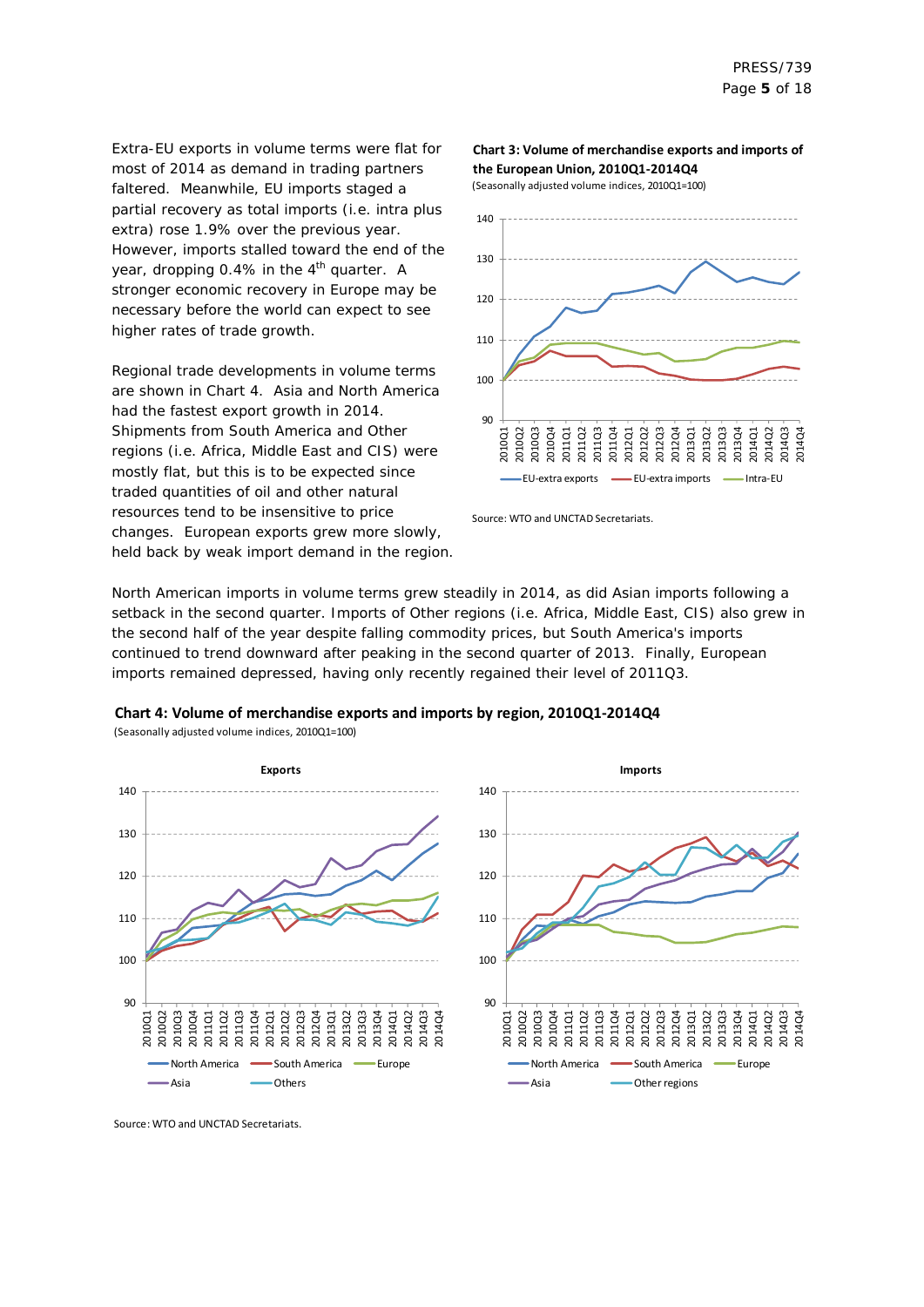PRESS/739 Page **6** of 18

Monthly merchandise trade statistics in current dollar terms are more timely than quarterly statistics in volume terms, and are available for a larger number of countries. These are shown in Appendix Chart 1 through January or February, depending on availability.

Trade flows in dollar terms appear to have turned down sharply in many countries in the opening months of 2015. For example, extra-EU exports in dollar terms were down around 17% year-onyear in January, hitting their lowest level since April 2010, while imports were down by a similar amount. However, the extent of this decline may be exaggerated by dollar appreciation, which undervalues trade denominated in other currencies, and by the fall in oil prices, which reduces the dollar value of a given quantity of oil imports. By comparison, if trade values are expressed in euros, extra-EU exports were only down 2.5% in January. Exchange rates and oil prices may not explain all of the recent downturn, in which case trade may have indeed entered a soft patch in the first quarter of 2015. However, they do highlight the need to interpret dollar-denominated trade values very carefully in light of recent price changes.

Chart 5 shows estimated year-on-year growth in the dollar value of world trade in selected categories of manufactured goods. By the fourth quarter of 2014, trade in Iron and Steel had risen 2.4% compared with the same quarter in 2013 while shipments of Office and Telecom Equipment were up 3%. However, year-on-year growth in the dollar value of trade in other manufactured goods turned negative in Q4, with declines of between 1% and 3%. Since the financial crisis of 2008-09, trade in automotive products has tended to be a leading indicator of world trade while Iron and steel trade has been a lagging indicator. With demand for automobiles turning down, steel exporters like China may face reduced demand for the products overseas. Like the appendix charts in value terms, this chart should be interpreted with caution since the data are equally sensitive to fluctuations in prices and exchange rates.



**Chart 5: Quarterly world exports of manufactured goods by product, 2012Q1-2014Q4** Year-on-year % change in US dollar values

Source: WTO Secretariat estimates based on mirror data for available reporters in the Global Trade Atlas database, Global trade Information Systems.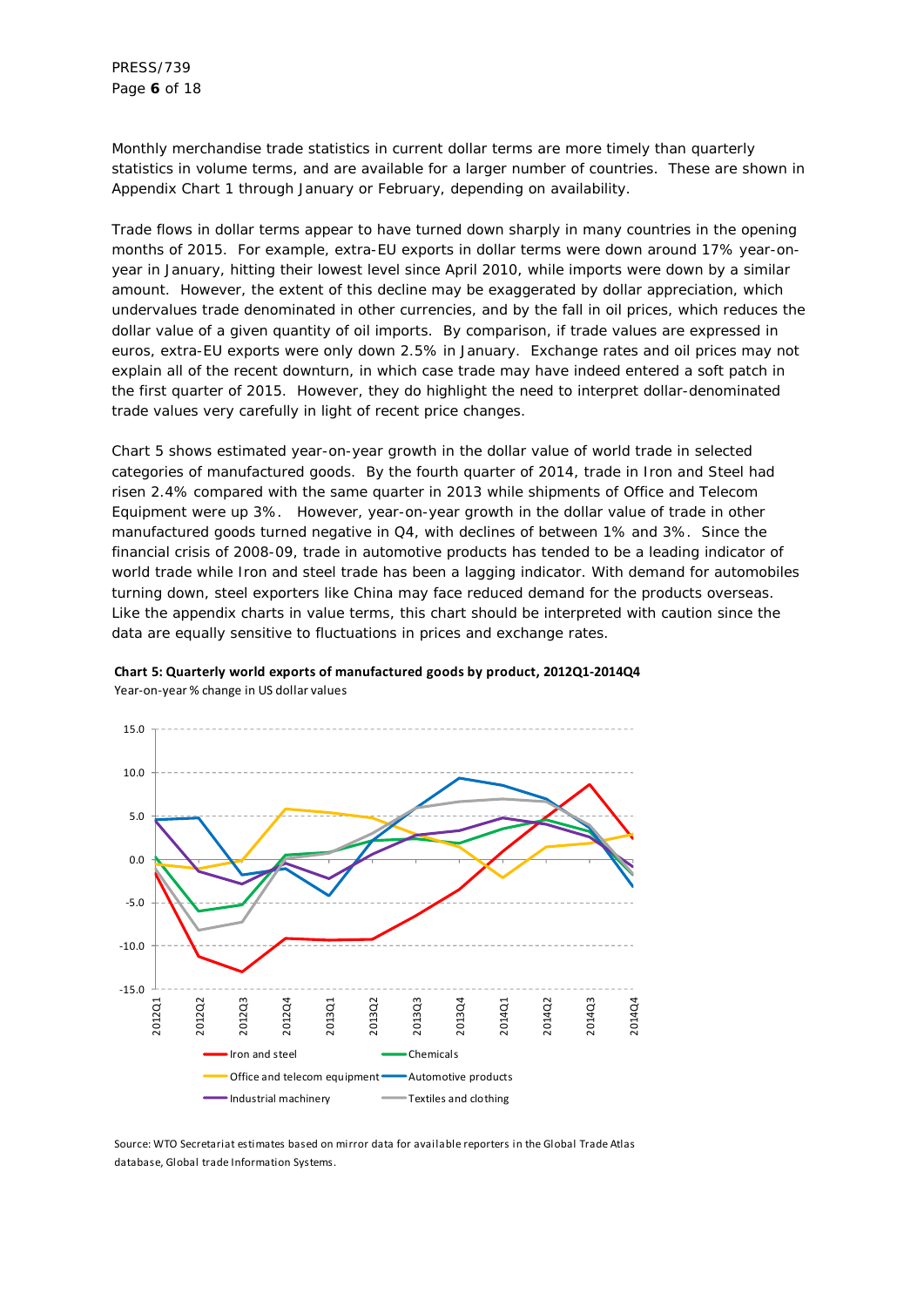Finally, Chart 6 below provides a breakdown of commercial services exports by WTO geographic region. All regions saw modest increases in services exports of between 1% and 6% in 2014 except the Commonwealth of Independent States (CIS), which registered a strong decline of 8% that included drops in Transport Services (-3%), Travel (-12%) and Other Commercial Services (-5%). Imports are not shown in Chart 6, but the story is similar, with all regions recording modest increases except the CIS, which declined by 4%.

At the global level, the weakest component of services trade in 2014 was Manufacturing services on physical inputs owned by others<sup>1</sup>, which was down 3% as measured by exports. Meanwhile, exports of Other commercial services, which includes Financial services and accounts for more than half (52%) of world commercial services trade, rose 5% last year.



**Chart 6: Growth in the value of commercial services exports by region, 2011-14** Annual % change

Note: Data are compiled according to 6th edition of the IMF Balance of Payments Manual (BPM6) and are not comparable to figures from earlier years.

a Includes the Caribbean.

-

Source: WTO and UNCTAD Secretariats.

#### **OUTLOOK FOR TRADE IN 2015 and 2016**

The WTO's forecasts of 3.3% growth in the volume of world merchandise trade for 2015 and 4.0% growth for 2016 are premised on consensus estimates of world real GDP at market exchange rates from other agencies (Table 1). These figures imply multiples of trade growth over GDP growth slightly greater than 1 in 2015 and 2016, higher than the rough 1-to-1 ratios for 2012-14 but still well below the 2-to-1 ratios that were common not so long ago.

Exports of developing/emerging economies are forecast to grow 3.6% in 2015, while their imports are expected to increase by 3.7%. Meanwhile, a 3.2% rise is anticipated for developed economies on both the export and import sides.

<sup>&</sup>lt;sup>1</sup> This was recorded under "Goods for Processing" in the BPM5 balance of payments classification.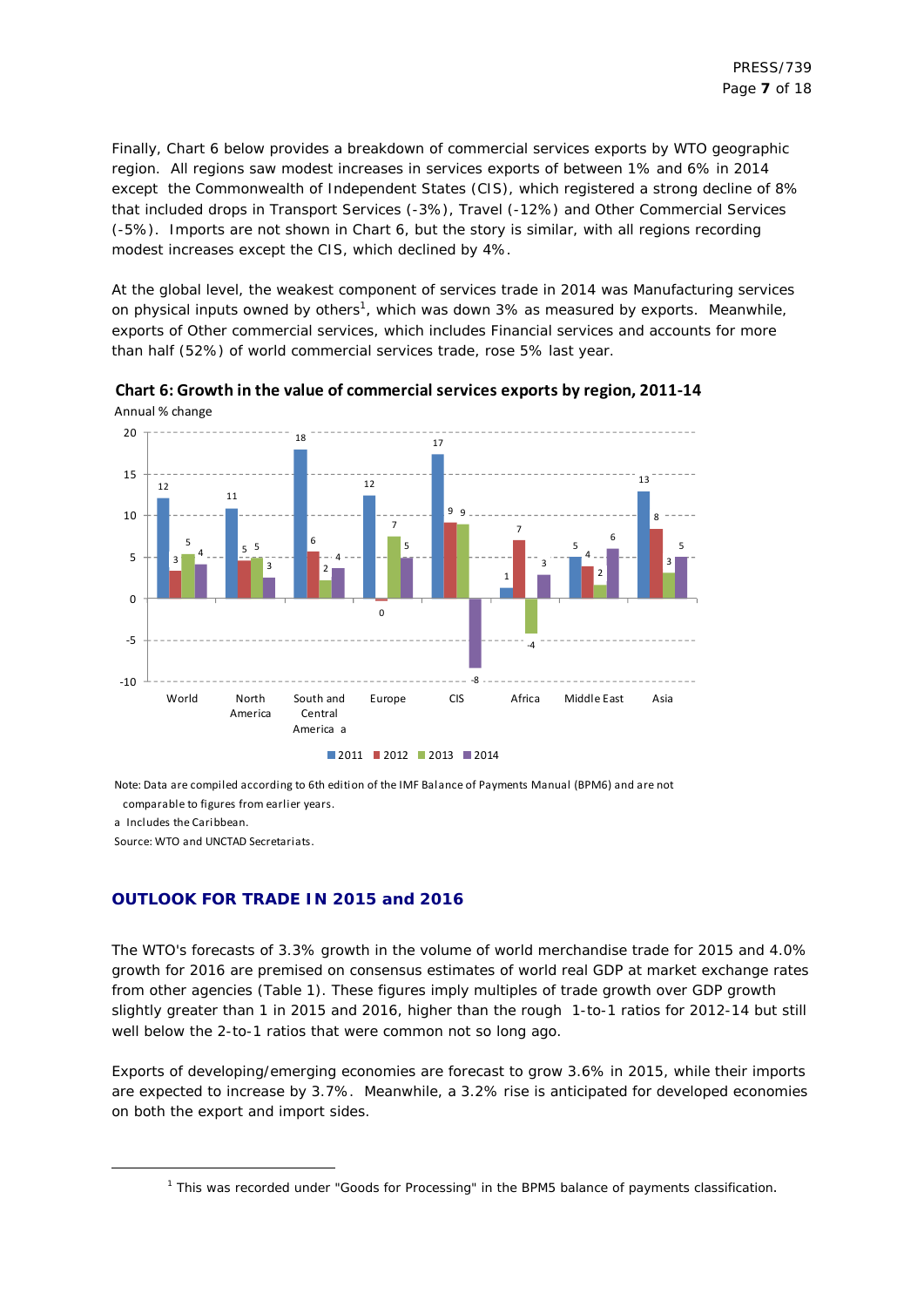Asia should have the strongest export performance of any region this year (5.0%), followed closely by North America (4.5%). Europe's exports will also improve, with shipments rising 3.0% in 2015, up from 1.9 % last year. The weakest export growth in 2015 will be in South America (0.2%) and Other regions (-0.6%, comprising Africa, Middle East and CIS), although small changes in export volumes from year to year are normal for resource-rich regions.

North America and Asia should both see imports increase by around 5% in 2015, while Europe records import growth of less than 3%. In contrast to this improvement, South America and Other regions are expected to record declines of 0.5% and 2.4%, respectively.

Annual % change

|                                   | 2011 | 2012   | 2013   | 2014   | 2015P  | 2016P |
|-----------------------------------|------|--------|--------|--------|--------|-------|
| Volume of world merchandise trade | 5.4  | 2.2    | 2.4    | 2.8    | 3.3    | 4.0   |
| <b>Exports</b>                    |      |        |        |        |        |       |
| Developed economies               | 5.2  | 1.1    | 1.6    | 2.2    | 3.2    | 4.4   |
| Developing and emerging economies | 5.8  | 3.7    | 3.9    | 3.3    | 3.6    | 4.1   |
| North America                     | 6.6  | 4.5    | 2.8    | 4.3    | 4.5    | 4.9   |
| South and Central America         | 6.6  | 0.8    | 1.5    | $-2.5$ | 0.2    | 1.6   |
| Europe                            | 5.6  | 0.8    | 1.6    | 1.9    | 3.0    | 3.7   |
| Asia                              | 6.4  | 2.7    | 5.0    | 4.9    | 5.0    | 5.4   |
| Other regions                     | 2.0  | 4.0    | 0.7    | 0.1    | $-0.6$ | 0.3   |
| <b>Imports</b>                    |      |        |        |        |        |       |
| Developed economies               | 3.4  | $-0.1$ | $-0.2$ | 3.2    | 3.2    | 3.5   |
| Developing and emerging economies | 7.8  | 4.9    | 5.3    | 2.0    | 3.7    | 5.0   |
| North America                     | 4.4  | 3.2    | 1.1    | 4.4    | 4.9    | 5.1   |
| South and Central America         | 12.6 | 2.3    | 3.2    | $-3.0$ | $-0.5$ | 3.1   |
| Europe                            | 3.2  | $-1.8$ | $-0.3$ | 2.8    | 2.7    | 3.1   |
| Asia                              | 6.5  | 3.6    | 4.8    | 3.6    | 5.1    | 5.1   |
| $\mathbf b$<br>Other regions      | 7.9  | 9.9    | 3.9    | 0.0    | $-2.4$ | 1.0   |

a Figures for 2015 and 2016 are projections.

b Other regions comprise the Africa, Commonwealth of Independent States and Middle East. Source: WTO Secretariat.

Risks to the trade forecasts are mostly on the downside. One such risk is the unbalanced nature of the global economic recovery. After an unexpected drop in its output in the 1st quarter of 2014, the United States saw its GDP accelerate and its unemployment rate fall in the remainder of the year, which in turn lifted US imports. Continued strength in the US economy would buttress global demand and reinforce the trade recovery. Conversely, any shortfall in the US performance would leave few alternative sources of rising import demand. US GDP growth could disappoint if tighter monetary conditions and lower oil prices choke off investment, including in the energy sector.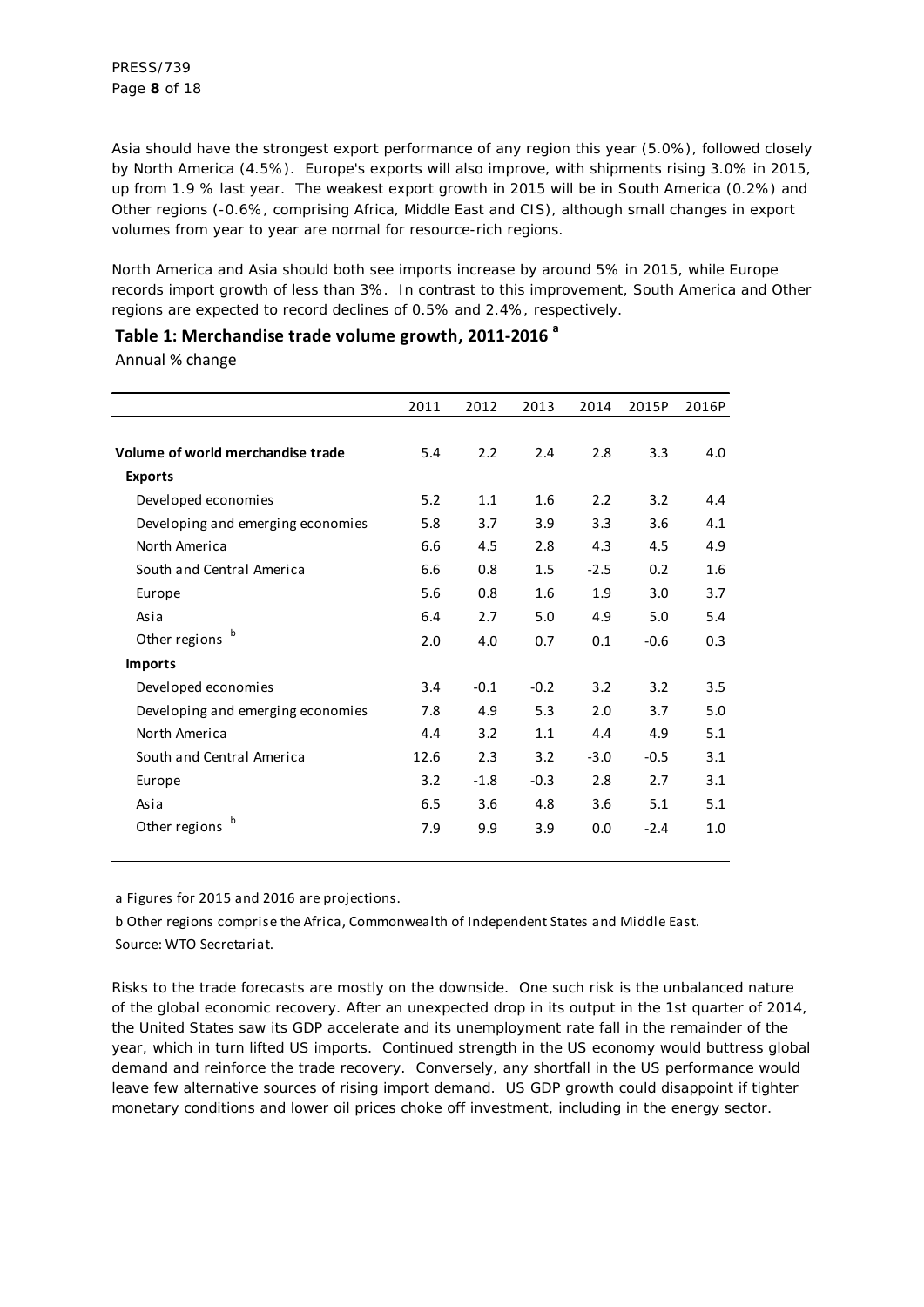Economic conditions in the European Union are improving, but EU-wide unemployment remains high (9.8% in February) and contentious bailout negotiations between Greece and the rest of the euro area threaten to revive financial instability.

The outlook for China is also less certain than before, as activity in the world's largest economy (measured at purchasing power parity) has eased. The 7.4% increase in Chinese GDP in 2014 was the smallest such rise in 24 years, and Chinese officials have downgraded their output targets going forward. China's growth is still likely to exceed that of other major economies this year and next, but it may do so by a smaller margin than in the past. This suggests steady rather than accelerating import demand in China.





Source: IMF Primary Commodity Prices.

Lower prices for oil and other primary commodities provide some upside potential to the forecast if their positive impact on net importers of these products outweighs their negative impact on net exporters. The extent of the recent slide in commodity prices is illustrated by Chart 7. World trade could also grow faster than expected if a stronger economic recovery takes hold in the euro zone as a result of the European Central Bank's recently announced programme of monetary easing. Any recovery in demand in the European Union would have a disproportionate impact on world trade statistics due to the fact that trade between EU members is counted in global totals.

Much attention has been paid to the fact that the rough two-to-one relationship that prevailed for many years between world trade growth and world GDP growth appears to have broken down, as illustrated by the fact that trade and output have grown at around the same rate for the last three years (Chart 1). A number of explanations have been offered for the slower rate of increase recently, including adverse macroeconomic conditions, the maturation of global supply chains, and the accumulation of post-crisis protectionist measures, among others.

No definitive explanation has emerged, but some stylized facts can at least be discerned. First, the ratio of world trade growth to world GDP growth (referred to as the "income elasticity of world trade" by economists) peaked sometime in the 1990s, long before the financial crisis, but has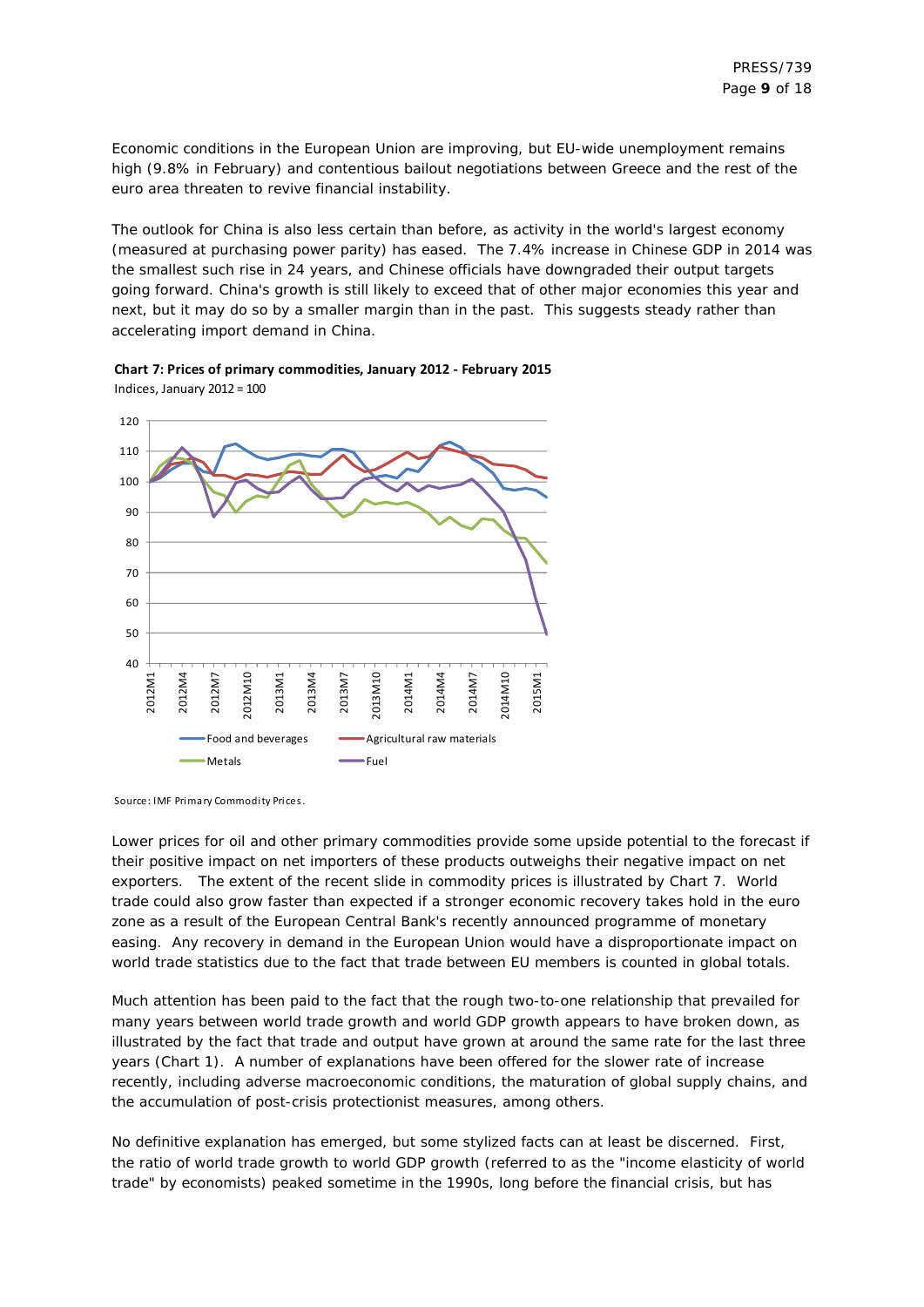fallen since then (Chart 8). Second, it is normal for world trade to grow slowly for a time after a global economic shock before faster growth resumes (e.g. the oil crises of the 1970s and early 1980s). Finally, a smaller global trade elasticity does not imply a lower world trade/GDP ratio, which remains at or near record levels.

These facts suggest a combination of cyclical and structural factors at work behind the trade slowdown. So while the WTO foresees continued slow trade growth in 2015 and 2016, it does not rule out a return to faster trade growth at a later date.





Note: Elasticities calculated by regressing log of world merchandise trade volume on log of world GDP at market exchange rates over 10 years.

Sources: WTO International Trade Statistics for trade, IMF World Economic Outlook database for GDP at market exchange rates.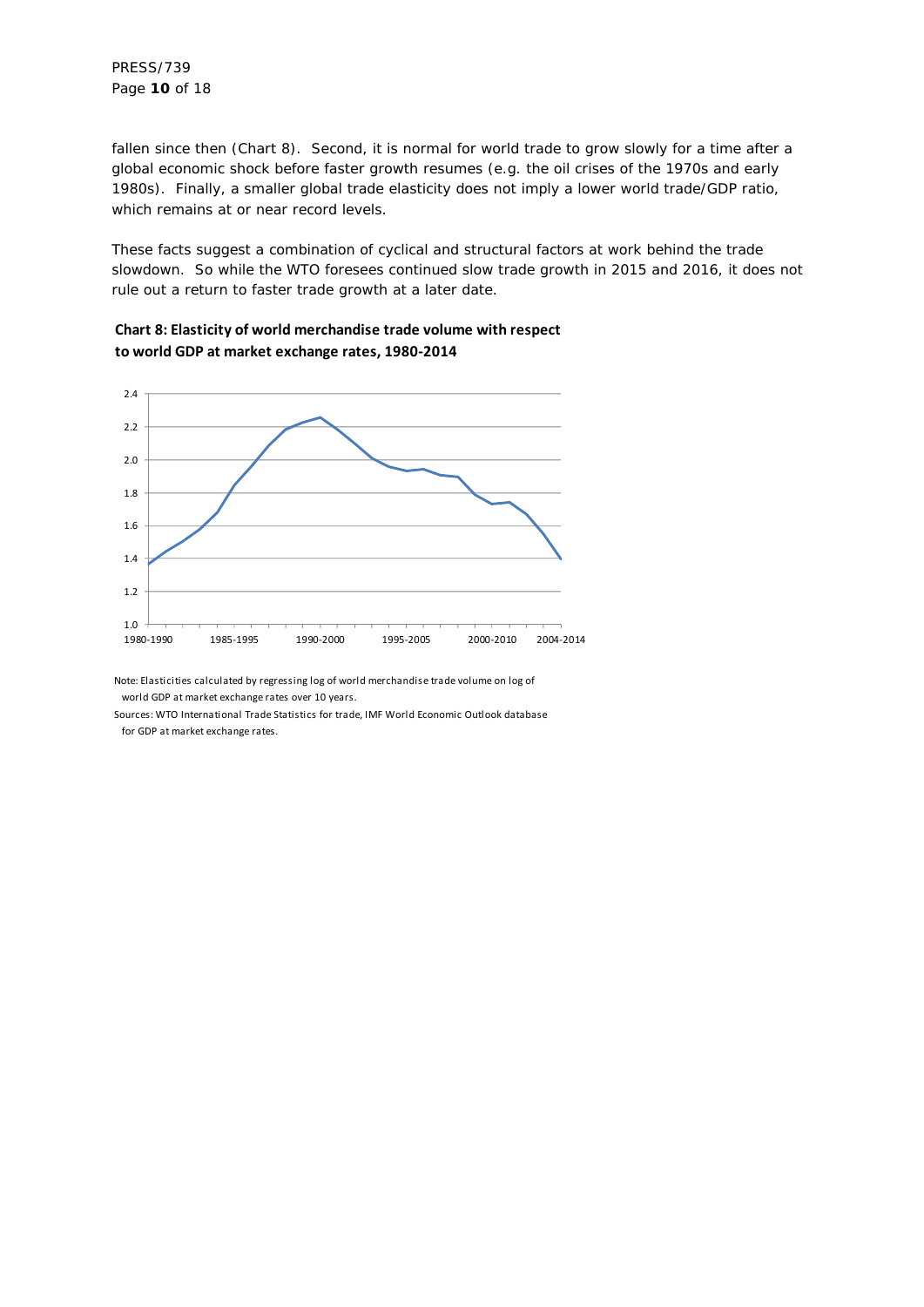## **APPENDIX TABLES AND CHARTS**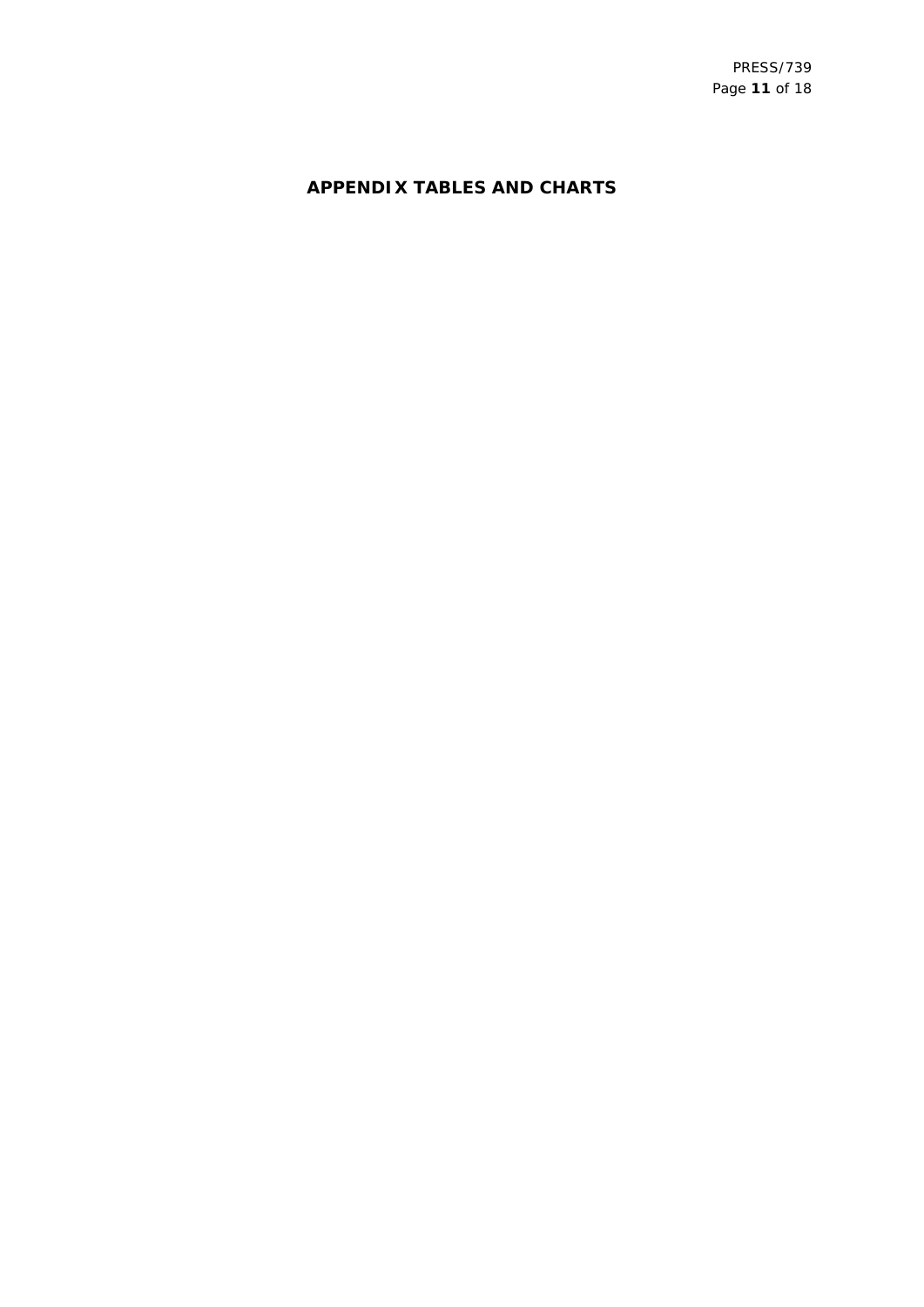## Appendix Table 1 **World merchandise trade by region and selected economies, 2014**

\$bn and %

|                                          |       |                        | Exports        |                 | Imports        |       |                |                 |                |                |
|------------------------------------------|-------|------------------------|----------------|-----------------|----------------|-------|----------------|-----------------|----------------|----------------|
|                                          | Value |                        |                | Annual % change |                | Value |                | Annual % change |                |                |
|                                          | 2014  | 2005-14 2012 2013 2014 |                |                 |                | 2014  | 2005-14        |                 | 2012 2013 2014 |                |
| World                                    | 18427 | $\overline{7}$         | $\mathbf 0$    | $\overline{2}$  | $\mathbf{1}$   | 18574 | 6              | $\mathbf 0$     | $\mathbf{1}$   | $\mathbf{1}$   |
| North America                            | 2495  | 6                      | 4              | $\overline{2}$  | 3              | 3297  | 4              | 3               | 0              | 3              |
| <b>United States</b>                     | 1623  | $\overline{7}$         | 4              | $\overline{2}$  | 3              | 2409  | 4              | 3               | 0              | 3              |
| Canada a                                 | 474   | 3                      | $\mathbf{1}$   | $\mathbf{1}$    | 3              | 475   | $\overline{4}$ | $\overline{2}$  | 0              | $\bf{0}$       |
| Mexico                                   | 398   | $\overline{7}$         | 6              | 3               | 5              | 412   | $\overline{7}$ | 5               | 3              | 5              |
| South and Central America b              | 695   | $\overline{7}$         | $-1$           | $-2$            | $-6$           | 742   | 10             | 3               | 3              | $-4$           |
| <b>Brazil</b>                            | 225   | $\overline{7}$         | $-5$           | $\mathbf 0$     | $-7$           | 239   | 13             | $-2$            | $\overline{7}$ | $-5$           |
| Other South and Central America b        | 470   | $\overline{7}$         | $\mathbf{1}$   | $-3$            | $-5$           | 503   | 9              | 5               | 0              | $-4$           |
| Europe                                   | 6736  | 5                      | $-4$           | 4               | $\mathbf{1}$   | 6717  | 4              | $-6$            | $\mathbf{1}$   | $\overline{2}$ |
| European Union (28)                      | 6161  | 5                      | -5             | 5               | 1              | 6129  | 4              | -6              | $\mathbf{1}$   | $\overline{2}$ |
| Germany                                  | 1511  | 5                      | $-5$           | 3               | 4              | 1217  | 5              | $-7$            | $\overline{2}$ | $\overline{2}$ |
| France                                   | 583   | 3                      | $-5$           | $\overline{2}$  | 0              | 679   | 3              | $-6$            | $\mathbf{1}$   | 0              |
| Netherlands                              | 672   | 6                      | $-2$           | $\overline{2}$  | 0              | 587   | 5              | $-2$            | 0              | 0              |
| United Kingdom                           | 507   | 3                      | $-7$           | 14              | -6             | 683   | 3              | $\overline{2}$  | $-5$           | 4              |
| Italy                                    | 529   | $\overline{4}$         | $-4$           | 3               | $\overline{2}$ | 472   | $\overline{2}$ | $-13$           | $-2$           | $-2$           |
| Commonwealth of Independent States (CIS) | 735   | 9                      | $\overline{2}$ | $-2$            | $-6$           | 506   | 10             | 6               | 0              | $-12$          |
| Russian Federation a                     | 497   | 8                      | $\mathbf{1}$   | $-1$            | $-5$           | 308   | 10             | 4               | $\overline{2}$ | $-10$          |
| Africa                                   | 557   | $\overline{7}$         | 5              | $-6$            | -8             | 647   | 11             | 9               | 3              | $\overline{2}$ |
| South Africa                             | 91    | $\overline{7}$         | -8             | $-4$            | $-5$           | 122   | 8              | $\overline{2}$  | $-1$           | $-3$           |
| Africa less South Africa                 | 466   | $\overline{7}$         | 8              | -6              | -8             | 525   | 12             | 11              | 4              | 3              |
| Oil exporters c                          | 286   | 5                      | 12             | $-11$           | $-13$          | 206   | 13             | 10              | 10             | 3              |
| Non oil exporters                        | 180   | 9                      | $\mathbf{1}$   | 3               | $\mathbf{1}$   | 320   | 11             | 11              | 0              | $\overline{4}$ |
| Middle East                              | 1293  | 10                     | 6              | 0               | $-4$           | 790   | 10             | 8               | 6              | 1              |
| Asia                                     | 5916  | 9                      | 2              | 2               | 2              | 5874  | 9              | 4               | $\mathbf{1}$   | 0              |
| China                                    | 2343  | 13                     | 8              | 8               | 6              | 1960  | 13             | 4               | $\overline{7}$ | $\mathbf{1}$   |
| Japan                                    | 684   | $\overline{2}$         | -3             | $-10$           | $-4$           | 822   | 5              | 4               | -6             | $-1$           |
| India                                    | 317   | 14                     | $-2$           | 6               | $\mathbf{1}$   | 460   | 14             | 5               | $-5$           | $-1$           |
| Newly industrialized economies (4) d     | 1312  | 7                      | $-1$           | $\mathbf{1}$    | $1\,$          | 1316  | 7              | 0               | 0              | $1\,$          |
| Memorandum                               |       |                        |                |                 |                |       |                |                 |                |                |
| MERCOSUR e                               | 316   | 7                      | $-5$           | $\mathbf{1}$    | -8             | 328   | 12             | -3              | $\overline{7}$ | -6             |
| ASEAN f                                  | 1299  | 8                      | $\mathbf{1}$   | $\mathbf{1}$    | $\overline{2}$ | 1236  | 8              | 6               | $\overline{2}$ | $-1$           |
| EU (28) extra-trade                      | 2266  | 6                      | 0              | $\overline{7}$  | $-2$           | 2233  | 5              | $-4$            | $-3$           | $\mathbf 0$    |
| Least developed countries (LDCs)         | 211   | 11                     | 1              | 5               | $-2$           | 271   | 13             | 11              | 8              | 8              |

a. Imports are valued f.o.b.

b. Includes the Caribbean. For composition of groups see the Technical Notes of WTO, International Trade Statistics, 2014.

c. Algeria, Angola, Cameroon, Chad, Congo, Equatorial Guinea, Gabon, Libya, Nigeria, Sudan.

d. Hong Kong, China; Republic of Korea; Singapore and Chinese Taipei.

e. Southern Common Market: Argentina, Brazil, Paraguay, Uruguay.

f. Association of Southeast Asian Nations: Brunei, Cambodia, Indonesia, Laos, Malaysia, Myanmar, Philippines, Singapore, Thailand, Viet Nam. Source: WTO Secretariat.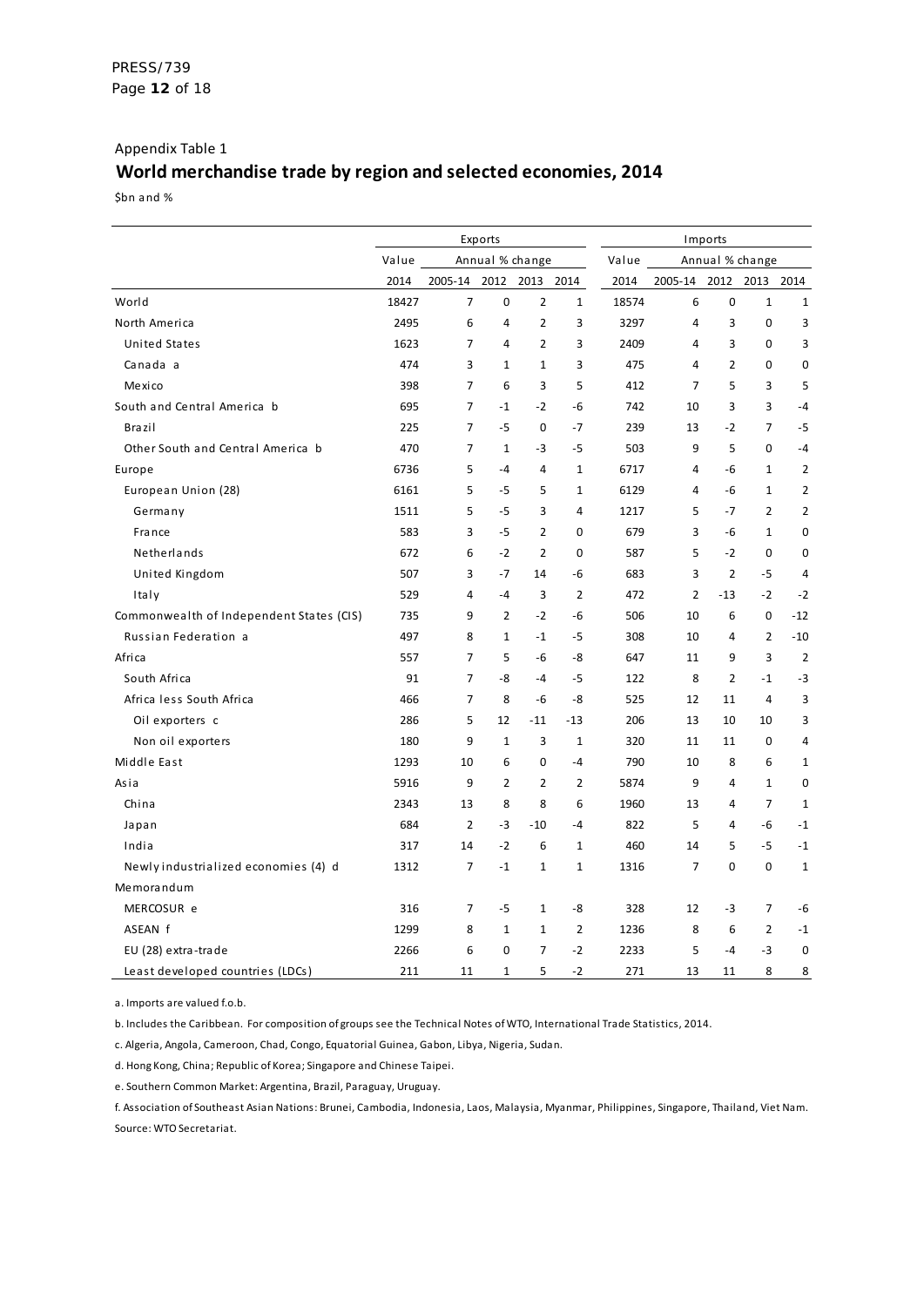### Appendix Table 2 World commercial services trade by region and selected economies, 2014 \$bn and %

|                                          |              | Exports   | Imports         |                |                         |       |                 |                |                |                |  |
|------------------------------------------|--------------|-----------|-----------------|----------------|-------------------------|-------|-----------------|----------------|----------------|----------------|--|
|                                          | Value        |           | Annual % change |                |                         | Value | Annual % change |                |                |                |  |
|                                          | 2014         | 2005-14   | 2012            | 2013           | 2014                    | 2014  | 2005-14         | 2012           | 2013           | 2014           |  |
| World                                    | 4860         | 7         | 3               | 5              | 4                       | 4740  | 7               | 4              | 6              | 5              |  |
| North America                            | 793          | 7         | 5               | 5              | 3                       | 593   | 6               | 4              | 3              | 3              |  |
| <b>United States</b>                     | 686          | 8         | 4               | 5              | 3                       | 454   | 6               | 4              | 3              | 4              |  |
| South and Central America a              | 156          | 9         | 6               | $\overline{2}$ | 4                       | 202   | 12              | 6              | 7              | $\,1\,$        |  |
| Brazil                                   | 40           | 12        | 5               | $-2$           | 6                       | 87    | 17              | 7              | $\overline{7}$ | 5              |  |
| Europe                                   | 2349         | 6         | 0               | 7              | 5                       | 1988  | 6               | $-1$           | 8              | 5              |  |
| European Union (28)                      | 2153         |           |                 | 8              | 5                       | 1810  |                 |                | 8              | 5              |  |
| Germany                                  | 267          | 6         | -3              | 8              | 5                       | 327   | 5               | $-2$           | 13             | $\mathbf 1$    |  |
| United Kingdom                           | 329          | 4         | 1               | 3              | 4                       | 189   | 1               | 2              | 4              | $^{\rm -1}$    |  |
| France                                   | 263          | 6         | 0               | 7              | 4                       | 244   | 7               | 0              | 14             | 6              |  |
| Netherlands                              | 156          |           | -4              | 8              | 11                      | 165   | 10              | -4             | 6              | 8              |  |
| Ireland                                  | 133          | 5         | 12              | 9              | 10                      | 142   | 2               | 3              | 16             | 8              |  |
| Commonwealth of Independent States (CIS) | 110          | 10        | 9               | 9              | -8                      | 169   | 12              | 18             | 15             | $-4$           |  |
| <b>Russian Federation</b>                | 66           | 10        | 7               | 12             | -5                      | 119   | 13              | 19             | 18             | $-5$           |  |
| Ukraine                                  | 14           | 4         | 4               | $\overline{2}$ | $-35$                   | 12    | 6               | 10             | 11             | $-23$          |  |
| Africa                                   | 94           | 6         | $\overline{7}$  | $-4$           | 3                       | 169   | 10              | $\overline{2}$ | $\mathbf{1}$   | 5              |  |
| Egypt                                    | 19           | 3         | 12              | $-16$          | 7                       | 16    | 6               | 18             | $-4$           | 11             |  |
| South Africa                             | 14           | 3         | $\overline{2}$  | $-6$           | 0                       | 15    | 3               | $-11$          | $-7$           | -5             |  |
| Nigeria                                  | $\mathbf{1}$ | 0         | $-10$           | $-7$           | $-22$                   | 22    | 15              | 0              | -8             | 9              |  |
| Middle East                              | 124          |           | 4               | $\overline{2}$ | 6                       | 271   |                 | 5              | 5              | 9              |  |
| United Arab Emirates b,c                 | 17           |           | 18              | 15             |                         | 72    |                 | 12             | 12             | $\cdots$       |  |
| Saudi Arabia, Kingdom of                 | 12           |           | -5              | 5              | 7                       | 60    |                 | -9             | 4              | 17             |  |
| Asia                                     | 1236         | 10        | 8               | 3              | 5                       | 1349  | 9               | 8              | 4              | 6              |  |
| China                                    | 222          | 11        | 17              | $-4$           | 8                       | 382   | 18              | 18             | 17             | 16             |  |
| Japan                                    | 158          | 5         | -3              | $1\,$          | 19                      | 190   | 4               | 5              | -8             | 12             |  |
| India                                    | 154          | 13        | 5               | $\overline{2}$ | 4                       | 124   | 11              | 4              | -3             | $-1$           |  |
| Singapore                                | 133          | 12        | $\overline{7}$  | 4              | 2                       | 130   | 10              | 9              | 4              | $\mathbf 0$    |  |
| Korea, Republic of                       | 106          | 9         | 14              | $\mathbf 0$    | 3                       | 114   | 8               | 6              | $1\,$          | 4              |  |
| Hong Kong, China                         | 107          | 9         | 8               | $\overline{7}$ | $\overline{\mathbf{2}}$ | 78    | 4               | 3              | 0              | $\overline{2}$ |  |
| Australia                                | 52           | 6         | 3               | $\mathbf 0$    | 0                       | 62    | 8               | 6              | 3              | $-7$           |  |
| Memorandum item                          |              |           |                 |                |                         |       |                 |                |                |                |  |
| Extra-EU(28) trade                       | 994          | $\ddotsc$ | 5               | 9              | $\overline{7}$          | 739   | $\ddotsc$       | $-2$           | $\overline{7}$ | 6              |  |

a Includes the Caribbean. For composition of groups see Chapter IV Metadata of WTO International Trade Statistics, 2014

b Secretariat estimates.

c Data according to BPM5 methodology.

... indicates unavailable or non-comparable figures.

Note: While provisional full year data were available in mid March for some 50 countries accounting for more than two thirds of world commercial services trade, estimates for most other countries are based on data for the first three quarters

Source: WTO and UNCTAD Secretariats.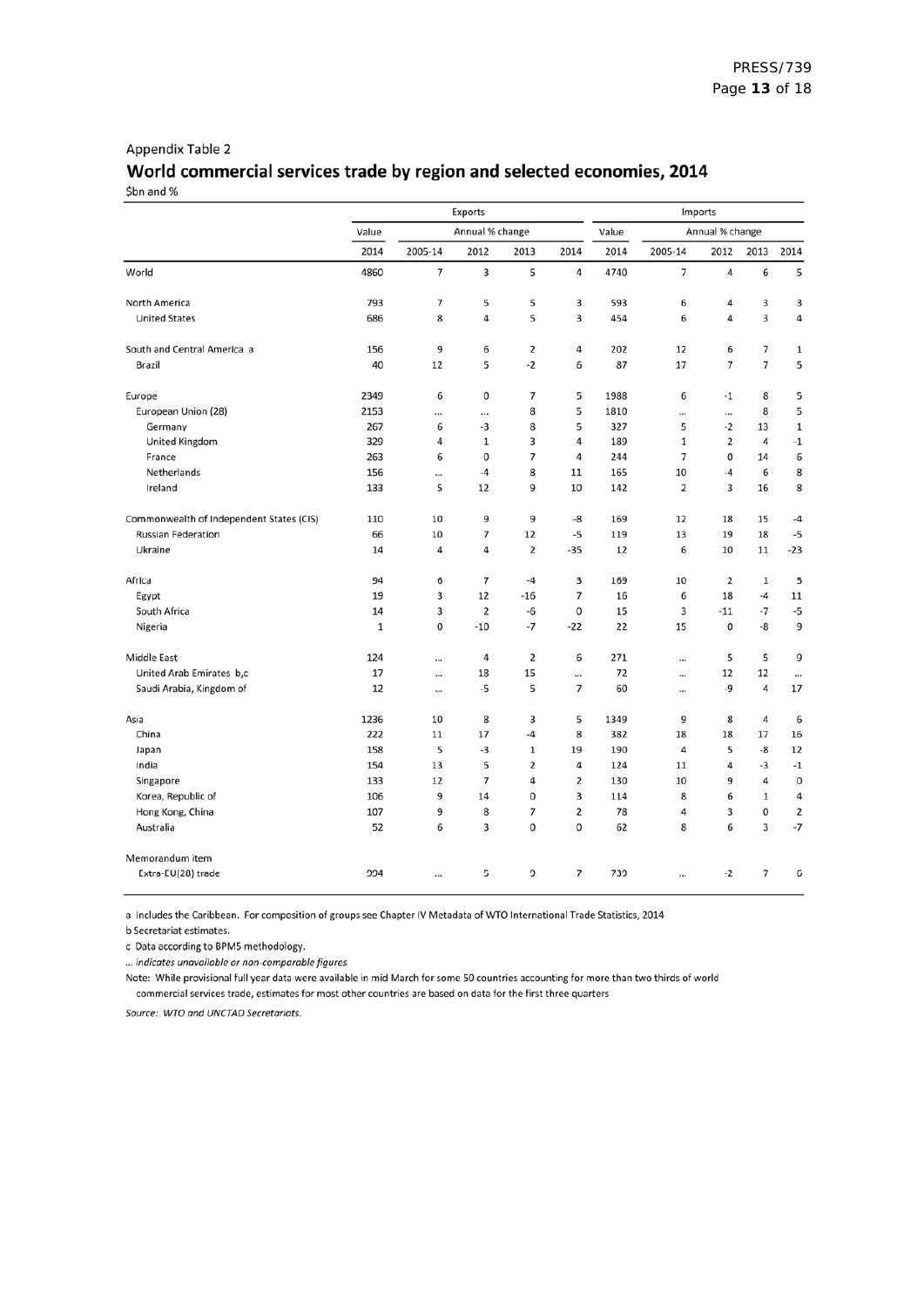## Appendix Table 3 **Leading merchandise exporters and importers, 2014**

\$bn and %

|    |                            |       |       | Annual                   |    |                            |       |       | Annual         |
|----|----------------------------|-------|-------|--------------------------|----|----------------------------|-------|-------|----------------|
|    | Rank Exporters             | Value | Share | $\%$                     |    | Rank Importers             | Value | Share | $\%$<br>change |
| 1  | China                      | 2343  | 12.4  | change<br>6              | 1  | <b>United States</b>       | 2409  | 12.7  | 3              |
| 2  | <b>United States</b>       | 1623  | 8.6   | 3                        | 2  | China                      | 1960  | 10.3  | 1              |
| 3  | Germany                    | 1511  | 8.0   | 4                        | 3  | Germany                    | 1217  | 6.4   | $\overline{2}$ |
| 4  | Japan                      | 684   | 3.6   | $-4$                     | 4  | Japan                      | 822   | 4.3   | $-1$           |
| 5  | Netherlands                | 672   | 3.6   | 0                        | 5  | United Kingdom             | 683   | 3.6   | 4              |
| 6  | France                     | 583   | 3.1   | 0                        | 6  | France                     | 679   | 3.6   | 0              |
| 7  | Korea, Republic of         | 573   | 3.0   | 2                        | 7  | Hong Kong, China           | 601   | 3.2   | -3             |
|    |                            |       |       |                          |    | - retained imports         | 151   | 0.8   | 6              |
| 8  | Italy                      | 529   | 2.8   | $\overline{2}$           | 8  | Netherlands                | 587   | 3.1   | 0              |
| 9  | Hong Kong, China           | 524   | 2.8   | $-2$                     | 9  | Korea, Republic of         | 526   | 2.8   | $\overline{2}$ |
|    | - domestic exports         | 16    | 0.1   | $-20$                    |    |                            |       |       |                |
|    | - re-exports               | 508   | 2.7   | $-1$                     |    |                            |       |       |                |
| 10 | United Kingdom             | 507   | 2.7   | -6                       | 10 | Canada a                   | 475   | 2.5   | 0              |
| 11 | Russian Federation         | 497   | 2.6   | -5                       | 11 | Italy                      | 472   | 2.5   | $-2$           |
| 12 | Canada                     | 474   | 2.5   | 3                        | 12 | India                      | 460   | 2.4   | $-1$           |
| 13 | Belgium                    | 469   | 2.5   | 0                        | 13 | Belgium                    | 451   | 2.4   | 0              |
| 14 | Singapore                  | 410   | 2.2   | 0                        | 14 | Mexico                     | 412   | 2.2   | 5              |
|    | - domestic exports         | 216   | 1.1   | $-1$                     |    |                            |       |       |                |
|    | - re-exports               | 194   | 1.0   | 1                        |    |                            |       |       |                |
| 15 | Mexico                     | 398   | 2.1   | 5                        | 15 | Singapore                  | 366   | 1.9   | $-2$           |
|    |                            |       |       |                          |    | - retained imports b       | 173   | 0.9   | -5             |
| 16 | United Arab Emirates c     | 359   | 1.9   | -5                       | 16 | Spain                      | 356   | 1.9   | 5              |
| 17 | Saudi Arabia, Kingdom of c | 354   | 1.9   | -6                       | 17 | Russian Federation a       | 308   | 1.6   | $-10$          |
| 18 | Spain                      | 323   | 1.7   | $\overline{2}$           | 18 | Chinese Taipei             | 274   | 1.4   | $\overline{2}$ |
| 19 | India                      | 317   | 1.7   | 1                        | 19 | United Arab Emirates c     | 262   | 1.4   | 4              |
| 20 | Chinese Taipei             | 314   | 1.7   | 3                        | 20 | Turkey                     | 242   | 1.3   | -4             |
| 21 | Australia                  | 240   | 1.3   | -5                       | 21 | Brazil                     | 239   | 1.3   | -5             |
| 22 | Switzerland                | 239   | 1.3   | 4                        | 22 | Australia c                | 238   | 1.2   | $-2$           |
| 23 | Malaysia                   | 234   | 1.2   | 3                        | 23 | Thailand                   | 228   | 1.2   | -9             |
| 24 | Thailand                   | 228   | 1.2   | 0                        | 24 | Poland                     | 218   | 1.1   | 5              |
| 25 | Brazil                     | 225   | 1.2   | -7                       | 25 | Malaysia                   | 209   | 1.1   | 1              |
| 26 | Poland                     | 217   | 1.1   | 6                        | 26 | Switzerland                | 203   | 1.1   | 1              |
| 27 | Austria                    | 177   | 0.9   | 1                        | 27 | Austria                    | 182   | 1.0   | $-1$           |
| 28 | Indonesia                  | 176   | 0.9   | $-3$                     | 28 | Indonesia                  | 178   | 0.9   | -5             |
| 29 | Czech Republic             | 174   | 0.9   | $\overline{7}$           | 29 | Saudi Arabia, Kingdom of c | 163   | 0.9   | $-3$           |
| 30 | Sweden                     | 165   | 0.9   | $-2$                     | 30 | Sweden                     | 161   | 0.8   | 1              |
|    | Total of above d           | 15537 | 82.1  | $\overline{\phantom{a}}$ |    | Total of above d           | 15581 | 81.9  |                |
|    | World d                    | 18935 | 100.0 | 1                        |    | World d                    | 19024 | 100.0 | $\mathbf{1}$   |

a. Imports are valued f.o.b.

b. Singapore's retained imports are defined as imports less re-exports.

c. Secretariat estimates.

d. Includes significant re-exports or imports for re-exports.

Source: WTO Secretariat.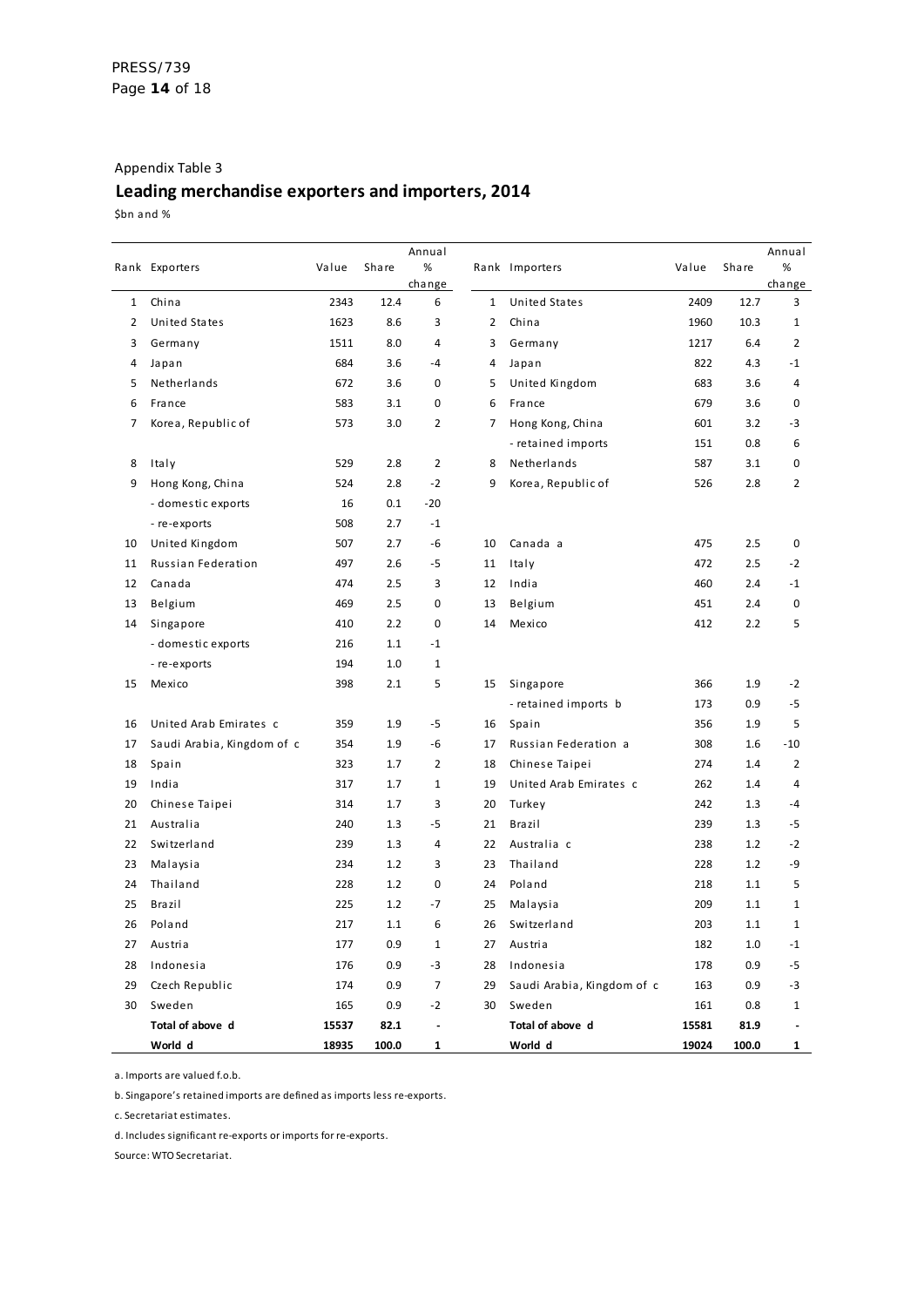## Appendix Table 4

## **Leading merchandise exporters and importers excluding intra-EU (28) trade, 2014** \$bn and %

|              |                               |            |              | Annual         |                |                                        |            |            | Annual             |
|--------------|-------------------------------|------------|--------------|----------------|----------------|----------------------------------------|------------|------------|--------------------|
|              | Rank Exporters                | Value      | <b>Share</b> | %              |                | Rank Importers                         | Value      | Share      | %<br>change        |
| $\mathbf{1}$ | China                         | 2343       | 15.6         | change<br>6    | $\mathbf{1}$   | United States                          | 2409       | 15.9       | 3                  |
| 2            | Extra-EU(28) exports          | 2266       | 15.1         | $-2$           | $\overline{2}$ | Extra-EU(28) imports                   | 2233       | 14.8       | $\mathbf 0$        |
| 3            | <b>United States</b>          | 1623       | 10.8         | 3              | 3              | China                                  | 1960       | 13.0       | $\mathbf{1}$       |
| 4            | Japan                         | 684        | 4.5          | $-4$           | 4              | Japan                                  | 822        | 5.4        | $-1$               |
| 5            | Korea, Republic of            | 573        | 3.8          | 2              | 5              | Hong Kong, China                       | 601        | 4.0        | -3                 |
|              |                               |            |              |                |                | - retained imports                     | 151        | 1.0        | 6                  |
| 6            | Hong Kong, China              | 524        | 3.5          | $-2$           | 6              | Korea, Republic of                     | 526        | 3.5        | $\overline{2}$     |
|              | - domestic exports            | 16         | 0.1          | $-20$          |                |                                        |            |            |                    |
|              | - re-exports                  | 508        | 3.4          | $-1$           |                |                                        |            |            |                    |
| 7            | Russian Federation            | 497        | 3.3          | $-5$           | 7              | Canada a                               | 475        | 3.1        | 0                  |
| 8            | Canada                        | 474        | 3.2          | 3              | 8              | India                                  | 460        | 3.0        | $-1$               |
| 9            | Singapore                     | 410        | 2.7          | 0              | 9              | Mexico                                 | 412        | 2.7        | 5                  |
|              | - domestic exports            | 216        | 1.4          | $-1$           |                |                                        |            |            |                    |
|              | - re-exports                  | 194        | 1.3          | $1\,$          |                |                                        |            |            |                    |
| 10           | Mexico                        | 398        | 2.6          | 5              | 10             | Singapore                              | 366        | 2.4        | $-2$               |
|              |                               |            |              |                |                | - retained imports b                   | 173        | 1.1        | $-5$               |
| 11           | United Arab Emirates c        | 359        | 2.4          | $-5$           | 11             | Russian Federation a                   | 308        | 2.0        | $-10$              |
| 12           | Saudi Arabia, Kingdom of c    | 354        | 2.4          | -6             | 12             | Chinese Taipei                         | 274        | 1.8        | $\overline{2}$     |
| 13           | India                         | 317        | 2.1          | $\mathbf{1}$   | 13             | United Arab Emirates c                 | 262        | 1.7        | 4                  |
| 14           | Chinese Taipei                | 314        | 2.1          | 3              | 14             | Turkey                                 | 242        | 1.6        | $-4$               |
| 15           | Australia                     | 240        | 1.6          | $-5$           | 15             | Brazil                                 | 239        | 1.6        | $-5$               |
| 16           | Switzerland                   | 239        | 1.6          | $\overline{4}$ | 16             | Australia c                            | 238        | 1.6        | $-2$               |
| 17           |                               | 234        | 1.6          | 3              | 17             | Thailand                               | 228        | 1.5        | -9                 |
| 18           | Malaysia<br>Thailand          | 228        | 1.5          | $\mathbf 0$    | 18             | Malaysia                               | 209        | 1.4        | $\mathbf{1}$       |
| 19           | Brazil                        | 225        | 1.5          | $-7$           | 19             | Switzerland                            | 203        | 1.3        | $\mathbf{1}$       |
|              |                               |            |              | $-3$           | 20             |                                        |            |            | $-5$               |
| 20<br>21     | Indonesia<br>Turkey           | 176<br>158 | 1.2<br>1.0   | 4              | 21             | Indonesia                              | 178<br>163 | 1.2        | $-3$               |
| 22           | Viet Nam                      | 150        |              | 14             | 22             | Saudi Arabia, Kingdom of c<br>Viet Nam | 149        | 1.1<br>1.0 | 13                 |
| 23           |                               | 143        | 1.0<br>0.9   | $-7$           | 23             | South Africa c                         | 122        |            | $-3$               |
|              | Norway                        |            |              |                |                |                                        |            | 0.8        |                    |
| 24<br>25     | Qatar c                       | 134        | 0.9<br>0.7   | $-2$<br>$-5$   | 24<br>25       | Norway                                 | 89<br>75   | 0.6        | $-1$               |
|              | Kuwait c                      | 109        |              | $-5$           |                | Israel                                 |            | 0.5        | $\mathbf{1}$<br>-9 |
| 26           | Nigeria c                     | 98         | 0.7          |                | 26             | Chile                                  | 72         | 0.5        |                    |
| 27           | South Africa                  | 91         | 0.6          | $-5$           | 27             | Egypt c                                | 67         | 0.4        | 16                 |
| 28           | Iraq c                        | 89         | 0.6          | $-1$           | 28             | Philippines                            | 67         | 0.4        | 3                  |
| 29           | Iran c                        | 89         | 0.6          | 8              | 29             | Argentina                              | 65         | 0.4        | $-11$              |
| 30           | Venezuela, Bolivarian Rep. of | 80         | 0.5          | $-10$          | 30             | Colombia                               | 64         | 0.4        | 8                  |
|              | Total of above d              | 13617      | 90.5         | 0              |                | Total of above d                       | 13580      | 89.8       | 0                  |
|              | World d (excl. Intra-EU(28))  | 15039      | 100.0        |                |                | World d (excl. Intra-EU(28))           | 15128      | 100.0      |                    |

a. Imports are valued f.o.b.

b. Singapore's retained imports are defined as imports less re-exports.

c. Secretariat estimates.

d. Includes significant re-exports or imports for re-exports.

Source: WTO Secretariat.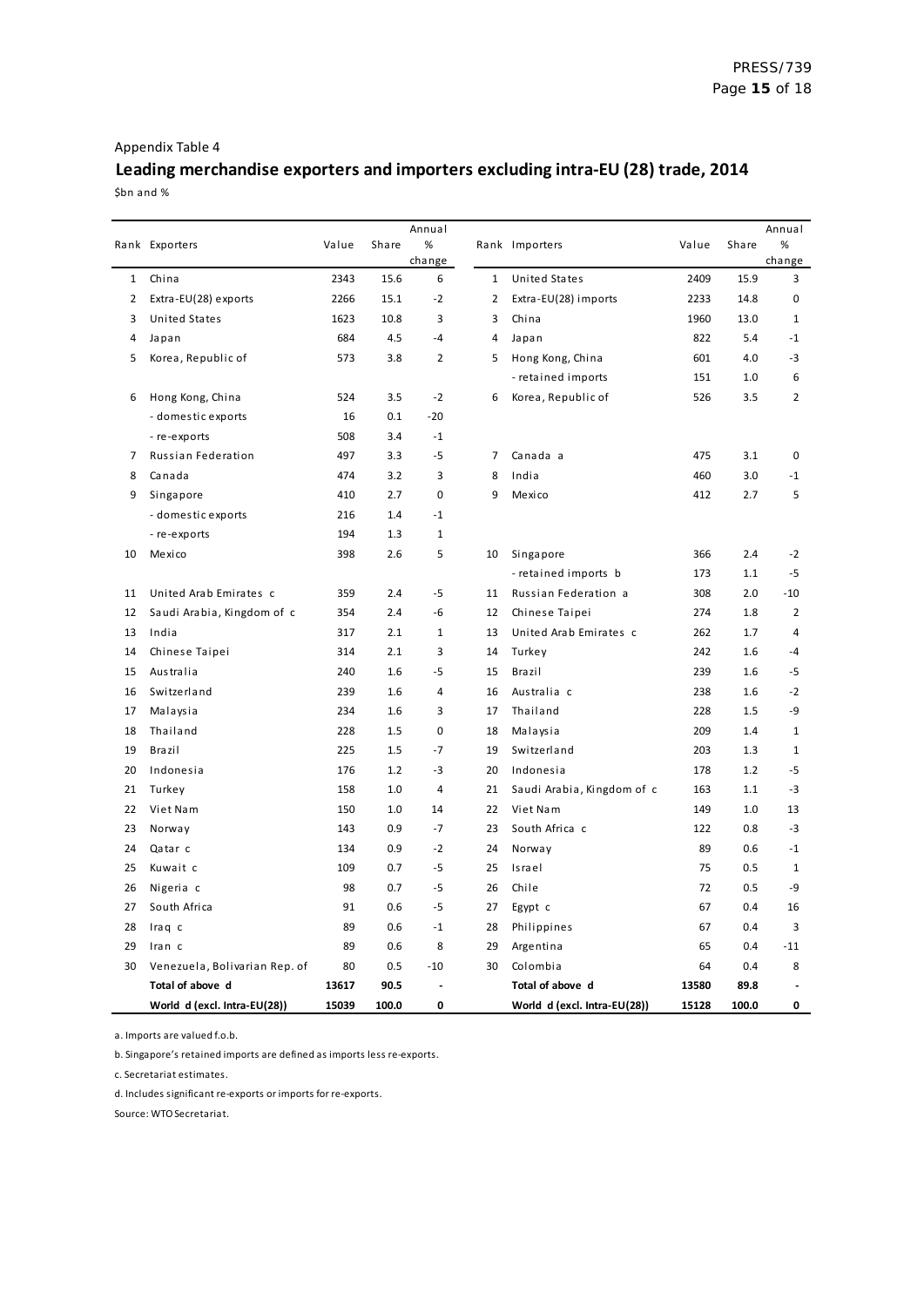#### Appendix Table 5

# **Leading exporters and importers of commercial services, 2014**

\$bn and %

|      |                           |       |       | Annual         |                |                           |       |       | Annual         |
|------|---------------------------|-------|-------|----------------|----------------|---------------------------|-------|-------|----------------|
| Rank | Exporters                 | Value | Share | %              | Rank           | Importers                 | Value | Share | %              |
|      |                           |       |       | change         |                |                           |       |       | change         |
| 1    | <b>United States</b>      | 686   | 14.1  | 3              | $\mathbf{1}$   | <b>United States</b>      | 454   | 9.6   | 4              |
| 2    | United Kingdom            | 329   | 6.8   | 4              | 2              | China                     | 382   | 8.1   | 16             |
| 3    | Germany                   | 267   | 5.5   | 5              | 3              | Germany                   | 327   | 6.9   | 1              |
| 4    | France                    | 263   | 5.4   | 4              | 4              | France                    | 244   | 5.1   | 6              |
| 5    | China                     | 222   | 4.6   | 8              | 5              | Japan                     | 190   | 4.0   | 12             |
| 6    | Japan                     | 158   | 3.3   | 19             | 6              | United Kingdom            | 189   | 4.0   | $-1$           |
| 7    | Netherlands               | 156   | 3.2   | 11             | $\overline{7}$ | Netherlands               | 165   | 3.5   | 8              |
| 8    | India                     | 154   | 3.2   | 4              | 8              | Ireland                   | 142   | 3.0   | 16             |
| 9    | Spain                     | 135   | 2.8   | 5              | 9              | Singapore                 | 130   | 2.7   | $\mathbf 0$    |
| 10   | Ireland                   | 133   | 2.7   | 9              | 10             | India                     | 124   | 2.6   | $-1$           |
| 11   | Singapore                 | 133   | 2.7   | 2              | 11             | <b>Russian Federation</b> | 119   | 2.5   | $-5$           |
| 12   | Belgium                   | 117   | 2.4   | 4              | 12             | Korea, Republic of        | 114   | 2.4   | 4              |
| 13   | Switzerland               | 114   | 2.3   | 2              | 13             | Italy                     | 112   | 2.4   | 4              |
| 14   | Italy                     | 114   | 2.3   | 2              | 14             | Belgium                   | 108   | 2.3   | 4              |
| 15   | Hong Kong, China          | 107   | 2.2   | 2              | 15             | Canada                    | 106   | 2.2   | $-5$           |
| 16   | Korea, Republic of        | 106   | 2.2   | 3              | 16             | Switzerland               | 93    | 2.0   | $\overline{2}$ |
| 17   | Luxembourg                | 98    | 2.0   | 11             | 17             | <b>Brazil</b>             | 87    | 1.8   | 5              |
| 18   | Canada                    | 85    | 1.7   | $-4$           | 18             | Hong Kong, China          | 78    | 1.6   | $\overline{2}$ |
| 19   | Sweden                    | 75    | 1.5   | 3              | 19             | United Arab Emirates a, b | 72    | 1.5   | $\cdots$       |
| 20   | Denmark                   | 72    | 1.5   | 2              | 20             | Spain                     | 72    | 1.5   | 11             |
| 21   | <b>Russian Federation</b> | 66    | 1.4   | $-5$           | 21             | Luxembourg                | 67    | 1.4   | 13             |
| 22   | Austria                   | 65    | 1.3   | $\overline{2}$ | 22             | Sweden                    | 65    | 1.4   | 8              |
| 23   | Chinese Taipei a          | 57    | 1.2   | 12             | 23             | Denmark                   | 64    | 1.3   | 1              |
| 24   | Thailand                  | 55    | 1.1   | $-6$           | 24             | Australia                 | 62    | 1.3   | $-7$           |
| 25   | Macao, China              | 53    | 1.1   | $-1$           | 25             | Saudi Arabia, Kingdom of  | 60    | 1.3   | 17             |
| 26   | Australia                 | 52    | 1.1   | 0              | 26             | Thailand                  | 53    | 1.1   | $-4$           |
| 27   | Turkey                    | 50    | 1.0   | 9              | 27             | Norway                    | 53    | 1.1   | $-5$           |
| 28   | Norway                    | 49    | 1.0   | 1              | 28             | Austria                   | 51    | 1.1   | 3              |
| 29   | Poland                    | 46    | 0.9   | $\overline{2}$ | 29             | Chinese Taipei a          | 46    | 1.0   | 8              |
| 30   | Greece                    | 42    | 0.9   | 14             | 30             | Malaysia                  | 44    | 0.9   | $-2$           |
|      | <b>Total of above</b>     | 4058  | 83.5  |                |                | <b>Total of above</b>     | 3871  | 81.7  |                |
|      | World                     | 4860  | 100.0 | 4              |                | World                     | 4740  | 100.0 | 5              |

a Data according to BPM 5 methodology.

b Secretariat estimates.

… indicates unavailable or non-comparable figures.

- indicates non-applicable.

*Note:* Figures for a number of countries and territories have been estimated by the Secretariat. Annual percentage changes and rankings are affected by continuity breaks in the series for a large number of economies, and by limitations in cross-country comparability.

*So urce* : WTO and UNCTAD Secretariats.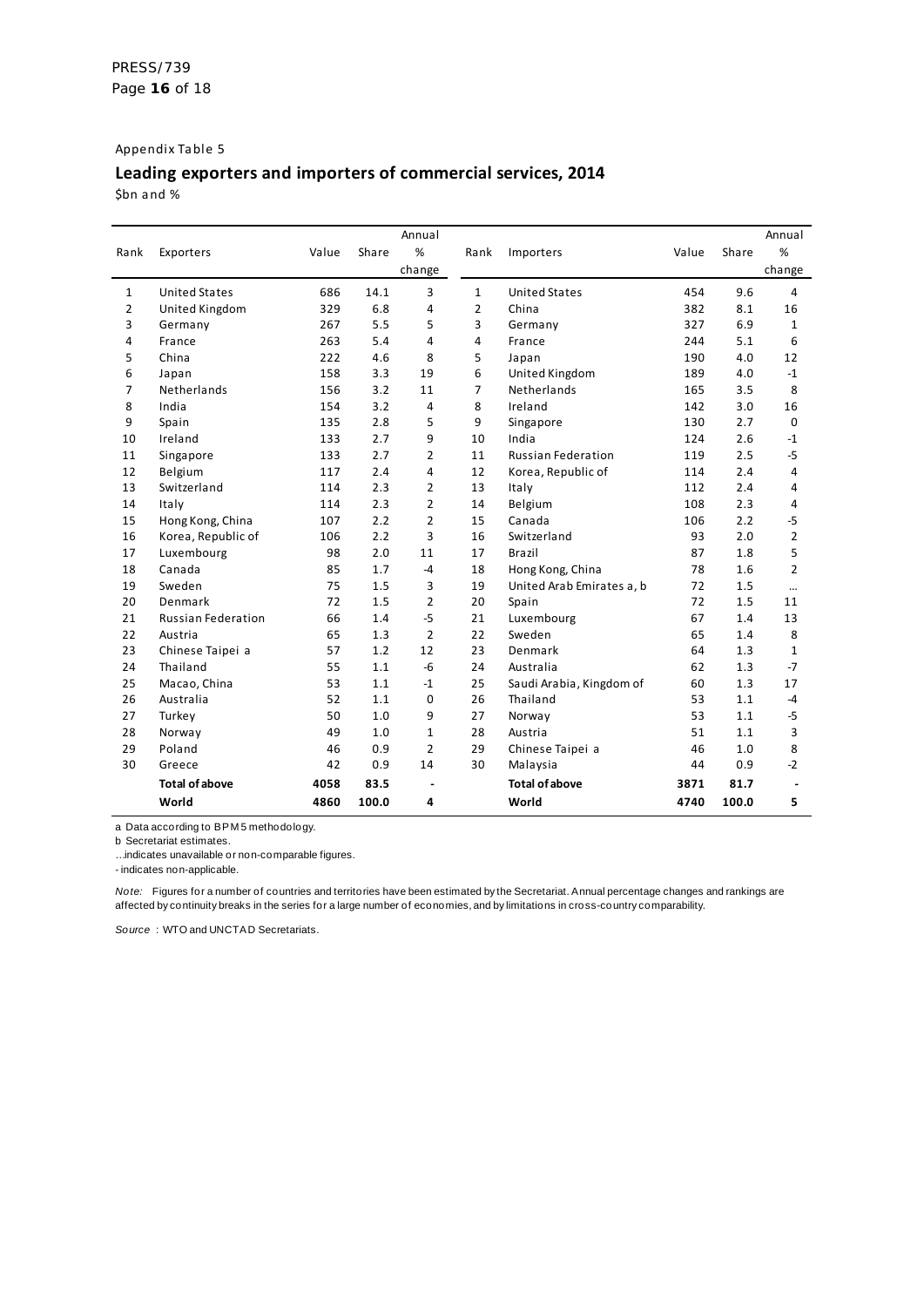#### Appendix Table 6

## **Leading exporters and importers of commercial services excl. intra-EU(28) trade, 2014** \$bn and %

|                |                            |       |       | Annual         |                |                            |             |            | Annual         |
|----------------|----------------------------|-------|-------|----------------|----------------|----------------------------|-------------|------------|----------------|
| Rank           | Exporters                  | Value | Share | %              | Rank           | Importers                  | Value Share |            | %              |
|                |                            |       |       | change         |                |                            |             |            | change         |
|                |                            |       |       |                |                |                            |             |            |                |
| $\mathbf{1}$   | Extra-EU(28) exports       | 994   | 26.8  | 7              | $\mathbf{1}$   | Extra-EU(28) imports       | 739         | 20.1       | 6              |
| $\overline{2}$ | <b>United States</b>       | 686   | 18.5  | 3              | $\overline{2}$ | <b>United States</b>       | 454         | 12.4       | 4              |
| 3              | China                      | 222   | 6.0   | 8              | 3              | China                      | 382         | 10.4       | 16             |
| 4              | Japan                      | 158   | 4.3   | 19             | 4              | Japan                      | 190         | 5.2        | 12             |
| 5              | India                      | 154   | 4.2   | 4              | 5              | Singapore                  | 130         | 3.5        | $\mathbf 0$    |
| 6              | Singapore                  | 133   | 3.6   | $\overline{2}$ | 6              | India                      | 124         | 3.4        | $-1$           |
| $\overline{7}$ | Switzerland                | 114   | 3.1   | $\overline{2}$ | $\overline{7}$ | <b>Russian Federation</b>  | 119         | 3.2        | $-5$           |
| 8              | Hong Kong, China           | 107   | 2.9   | $\overline{2}$ | 8              | Korea, Republic of         | 114         | 3.1        | 4              |
| 9              | Korea, Republic of         | 106   | 2.9   | 3              | 9              | Canada                     | 106         | 2.9        | $-5$           |
| 10             | Canada                     | 85    | 2.3   | $-4$           | 10             | Switzerland                | 93          | 2.5        | $\overline{2}$ |
| 11             | <b>Russian Federation</b>  | 66    | 1.8   | $-5$           | 11             | Brazil                     | 87          | 2.4        | 5              |
| 12             | Chinese Taipei a           | 57    | 1.5   | 12             | 12             | Hong Kong, China           | 78          | 2.1        | $\overline{2}$ |
| 13             | Thailand                   | 55    | 1.5   | $-6$           | 13             | United Arab Emirates a, b  | 72          | 2.0        |                |
| 14             | Macao, China               | 53    | 1.4   | $-1$           | 14             | Australia                  | 62          | 1.7        | $-7$           |
| 15             | Australia                  | 52    | 1.4   | $\mathbf 0$    | 15             | Saudi Arabia, Kingdom of   | 60          | 1.6        | 17             |
| 16             | Turkey                     | 50    | 1.4   | 9              | 16             | Thailand                   | 53          | 1.4        | -4             |
| 17             | Norway                     | 49    | 1.3   | $\mathbf{1}$   | 17             | Norway                     | 53          | 1.4        | $-5$           |
| 18             | Brazil                     | 40    | 1.1   | 6              | 18             | Chinese Taipei a           | 46          | 1.2        | 8              |
| 19             | Malaysia                   | 38    | 1.0   | $-4$           | 19             | Malaysia                   | 44          | 1.2        | $-2$           |
| 20             | Israel                     | 34    | 0.9   | $\mathbf{1}$   | 20             | Indonesia                  | 33          | 0.9        | $-4$           |
| 21             | Philippines                | 24    | 0.7   | $\overline{7}$ | 21             | Mexico                     | 32          | 0.9        | 9              |
| 22             | Indonesia                  | 23    | 0.6   | $\mathbf{1}$   | 22             | Qatar                      | 31          | 0.8        | 24             |
| 23             | Mexico                     | 21    | 0.6   | 5              | 23             | Turkey                     | 23          | 0.6        | 3              |
| 24             | Egypt                      | 19    | 0.5   | $\overline{7}$ | 24             | Nigeria                    | 22          | 0.6        | 9              |
| 25             | United Arab Emirates a, b  | 17    | 0.5   |                | 25             | Angola b                   | 22          | 0.6        |                |
| 26             | Lebanese Republic          | 15    | 0.4   | 6              | 26             | Israel                     | 22          | 0.6        | 9              |
| 27             | Morocco                    | 15    | 0.4   | 11             | 27             | Kuwait b                   | 21          | 0.6        | $\cdots$       |
| 28             | Ukraine                    | 14    | 0.4   | $-35$          | 28             | Philippines                | 20          | 0.5        | 23             |
| 29             | Argentina                  | 14    | 0.4   | $-3$           | 29             | Argentina                  | 17          | 0.5        | -8             |
| 30             | South Africa               | 14    | 0.4   | $\Omega$       | 30             | Venezuela, Bolivarian Rep. | 17          | 0.5        | $-13$          |
|                | <b>Total of above</b>      | 3429  | 92.6  | $\blacksquare$ |                | <b>Total of above</b>      | 3266        | 89.0       |                |
|                | World (excl. intra-EU(28)) | 3700  | 100.0 | 4              |                | World (excl. intra-EU(28)) |             | 3670 100.0 | 5              |

a Data according to BPM 5 methodology.

b Secretariat estimates.

… indicates unavailable or non-comparable figures.

- indicates non-applicable.

*Note:* Figures for a number of countries and territories have been estimated by the Secretariat. Annual percentage changes and rankings are affected by continuity breaks in the series for a large number of economies, and by limitations in cross-country comparability.

*Source* : WTO and UNCTAD Secretariats.